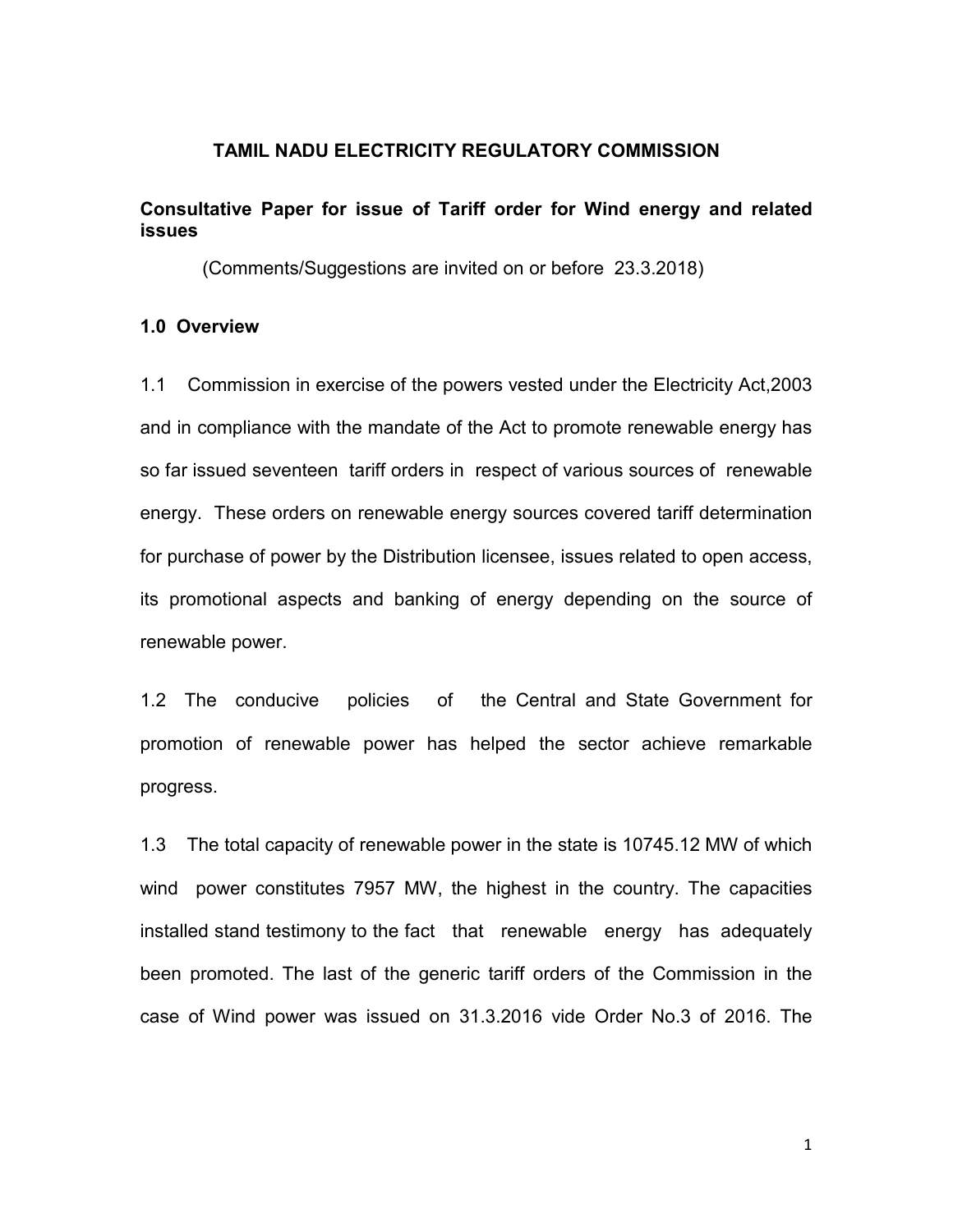control period of this Order No.3 of 2016 on wind energy expires on 31.3.2018.

1.4 Many developments have taken place since the date of issue of the tariff order on wind energy on 31.3.2016. The wind power sector is gradually transitioning from a preferential tariff regime to tariff based competitive auctions. There is a steep fall in the tariffs of wind power in the recently concluded auctions conducted by state governments and Solar Energy Corporation of India(SECI). The decline in tariffs are to such an extent that they are lesser than the average price of power generated from projects using coal as fuel. Slash in prices of equipments, cheap interest rates, advanced technologies have changed the market dynamics. In this changing scenario, determination of preferential tariff for a further control period requires contemplation. This consultative paper discusses the regulatory framework, the need for a preferential tariff and the setting of a new tariff in the emerging circumstances. Comments are invited from stakeholders on the issues discussed herein.

#### 2.0 Need for a feed in tariff/preferential tariff:

2.1. The installed capacity of wind power in the state as on 31.12.2017 is 7957.22 MW. Wind power penetration is high in Tamil Nadu. The National Institute of Wind Energy has assessed the wind potential in the State at 100 m hub height as 33.8 GW. Many Developers have chosen this state as the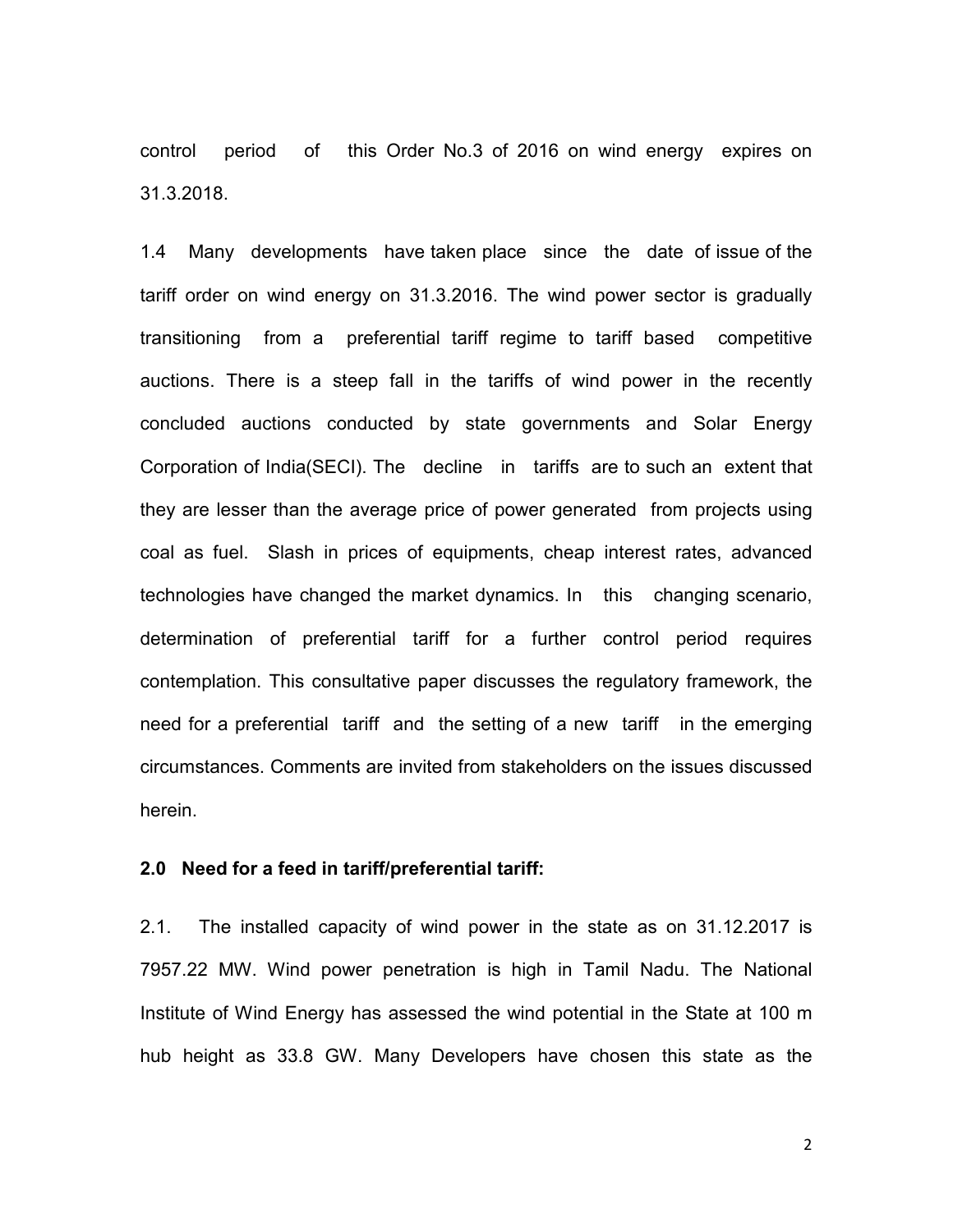destination for investment in wind generation in the competitive bidding conducted by Solar Energy Corporation of India.

2.2 Commission has so far issued four tariff orders for procurement of power from wind energy viz. Order No.3 of 2006 dt.15.5.2006, Order No.1 of 2009 dt.20.3.2009,Order No.6 of 2012 dt.31.7.2012 and Order No.3 of 2016 dt.31.3.2016, keeping in view the mandate of the Electricity Act,2003 to promote power from renewable energy sources, provisions in National Electricity Policy, Tariff Policy, the Central Commission's Regulations and the Commission's Power Procurement Regulations from New and Renewable Sources of energy.

2.3 Regulation 4 of the Power Procurement from New and Renewable Sources of Energy Regulation, 2008 issued by the Commission specifies as follows on determination of tariff and pricing methodology:

"4. Determination of tariff

(1) The Commission shall follow the process mentioned below for the determination of tariff for the power from new and renewable sources based generators, namely;-

(a) initiating the process of fixing the tariff either suo motu or on an application filed by the distribution licensee or by the generator.

(b) inviting public response on the suo motu proceedings or on the application filed by the distribution licensee or by the generator.

(c) (omitted)

(d) issuing general / specific tariff order for purchase of power from new and renewable sources based generators.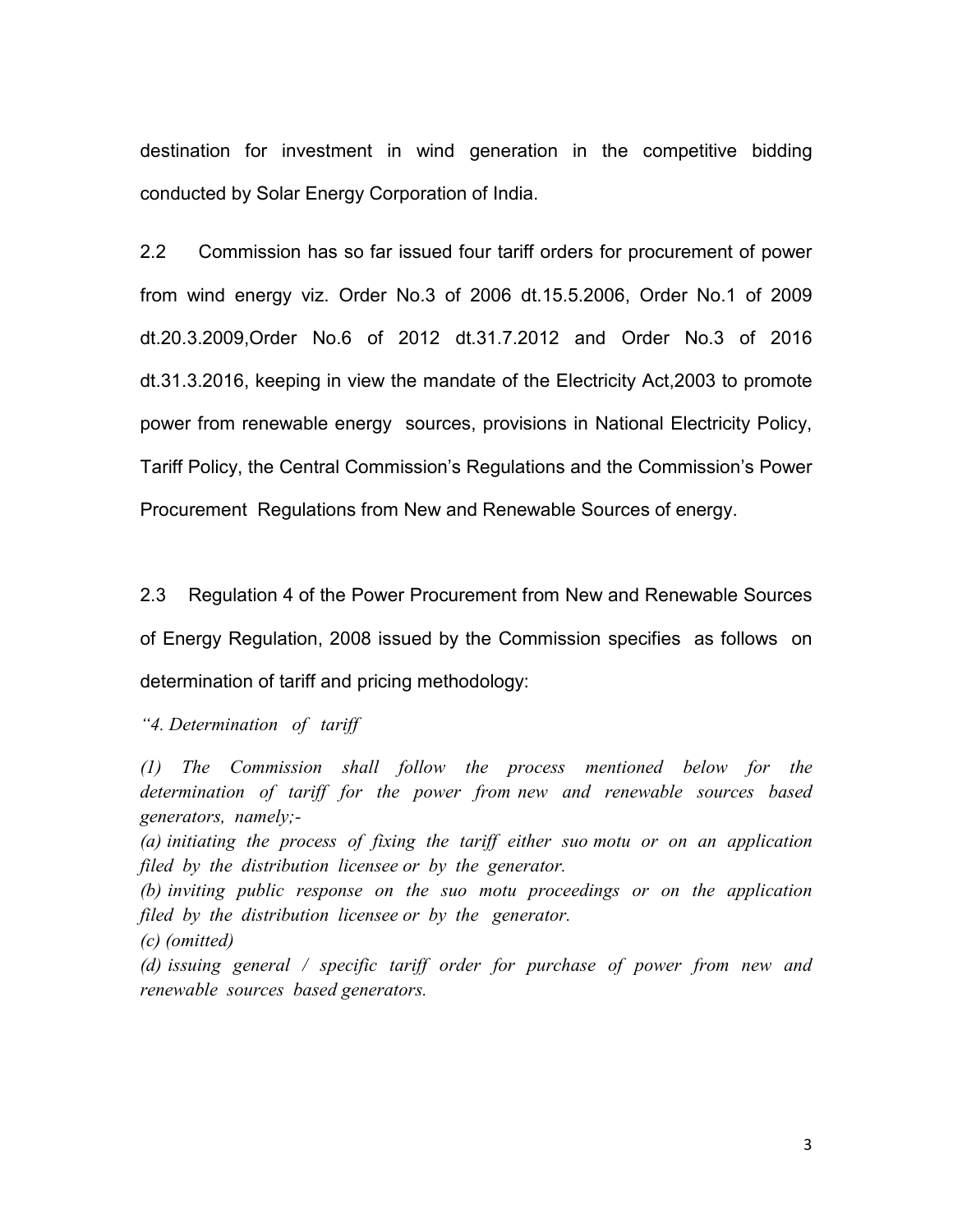(2) While deciding the tariff for power purchase by distribution licensee from new and renewable sources based generators, the Commission shall, as far as possible, be guided by the principles and methodologies specified by:

(a) Central Electricity Regulatory Commission

- (b) National Electricity Policy
- (c) Tariff Policy issued by the Government of India
- (d) Rural Electrification Policy
- (e) Forum of Regulators (FOR)
- (f) Central and State Governments

(3) The Commission shall, by a general or specific order, determine the tariff for the purchase of power from each kind of new and renewable sources based generators by the distribution licensee. …

Provided where the tariff has been determined by following transparent process of bidding in accordance with the guidelines issued by the Central Government, as provided under section 63 of the Act, the Commission shall adopt such tariff."

2.4 The provisions in Commission's Power Procurement Regulations on Control

period is as follows:

#### "6. Agreement and Control period

The tariff as determined by the Commission by a general or specific order for the purchase of power from each type of renewable source by the distribution licensee as referred to in clause 4(3) shall remain in force for such period as specified by the Commission in such tariff orders. The control period may ordinarily be two years. When the Commission revisits the tariff , the revision shall be applicable only to the generator of new and renewable energy sources commissioned after the date of such revised order."

2.5 In the last tariff order issued for wind energy vide Order No.3 of 2016 dt.31.3.2016, in the context of deciding preferential tariff for wind energy vs competitive bidding, Commission observed that the 'Government of India has not issued any bidding guidelines for power procurement from wind energy as on date as specified in section 63 of the Electricity Act, 2003. Further, Hon'ble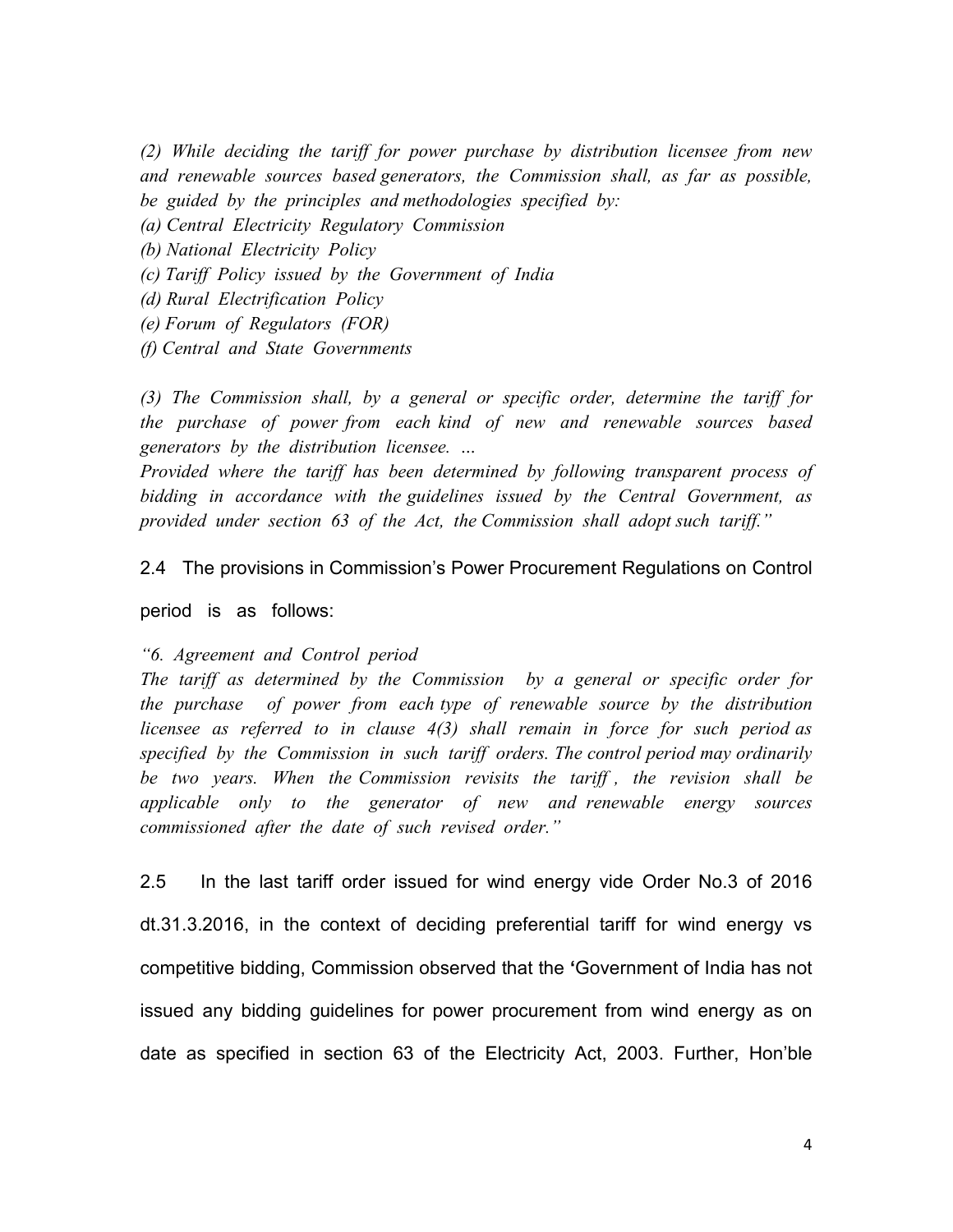APTEL's order in Appeal No. 129 of 2005 on the subject of competitive bidding for procurement of power from Non Conventional Energy Sources(NCES) issued on 14-05-2007 has been stayed by the Hon'ble Supreme Court by its order dated 26-11-2011 passed in Civil Appeal No. D 26531 of 2007', and therefore in line with the Tariff Policy, 2016 that provided for procurement of power from renewable energy source projects under section 62 until a notification is issued by the Central Government, the Commission decided to fix the tariff as per the provisions under section 62 of the Electricity Act,2003.

2.6 Since the time of issue of the last tariff order on wind energy on  $31<sup>st</sup>$ March 2016, the wind energy sector has also moved towards sale through competitive bidding. Government of India issued draft guidelines for procurement of wind power though competitive bidding. The task of conducting reverse auctions for wind power was entrusted to Solar Energy Corporation of India(SECI). The auctions conducted by SECI in February 2017 for wind power fetched a low tariff of Rs.3.46 per unit. Considering a ceiling price of Rs.3.46 per unit discovered in the auction for wind energy, the Distribution licensee, TANGEDCO, after obtaining approval from the Commission proceeded with reverse bidding for procurement of wind power of capacity 500 MW. A tariff of Rs.3.42 per unit was discovered in the reverse bidding conducted by the Distribution licensee. The auction for wind energy conducted by SECI in October 2017 saw the wind tariff falling as low as Rs.2.64 per unit. Every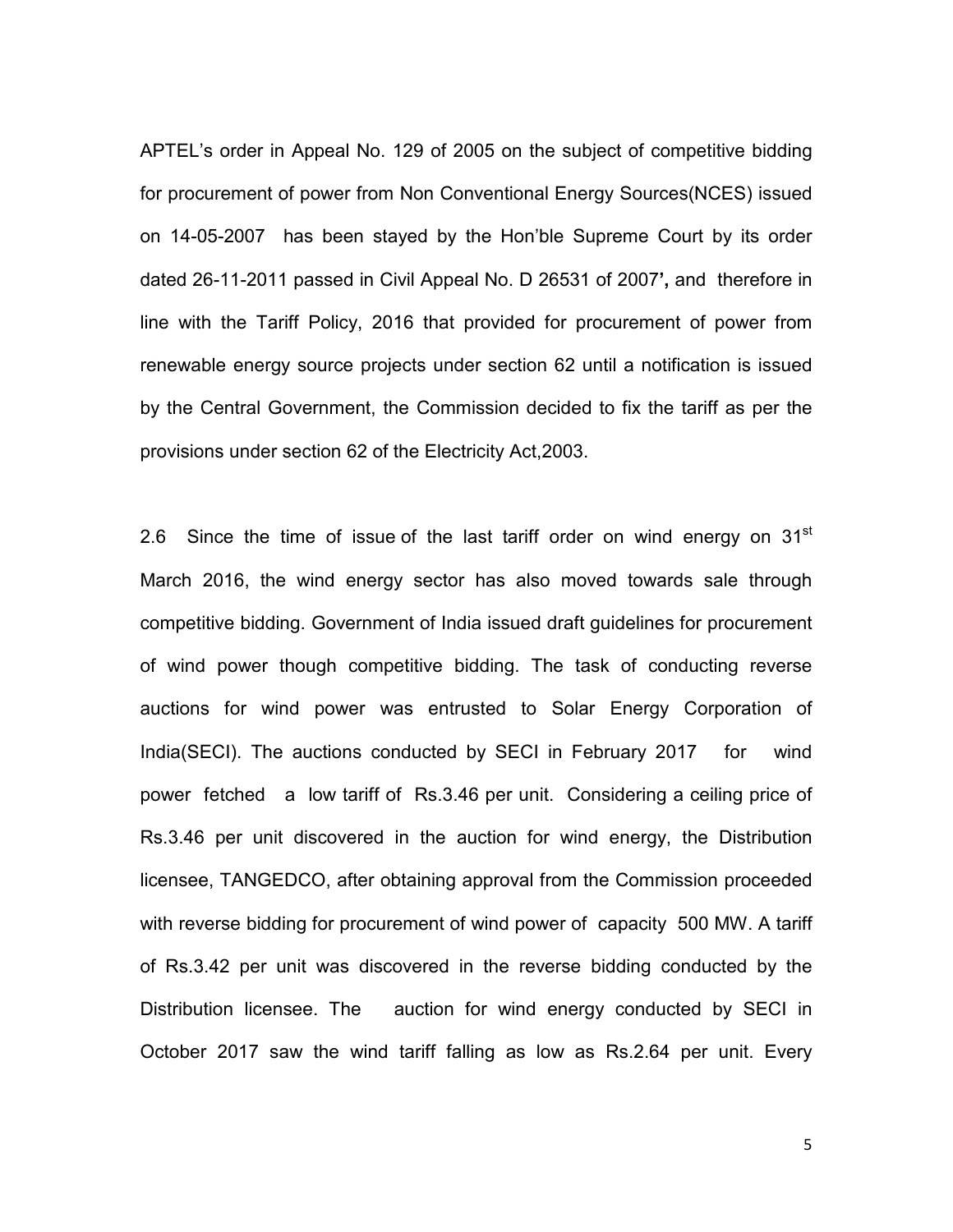competitive bidding of SECI is seen to set a new benchmark tariff. The state run auction by Gujarat for wind power has fetched a tariff of Rs.2.43 per unit. The Ministry of Power has issued the final guidelines for tariff based competitive bidding for wind power on 8.12.2017. The latest auction in February 2018 after issue of guidelines for competitive bidding for wind power, conducted by SECI saw a tariff rate of Rs.2.44 per unit. In a recent communication dt.12.1.2018, the Ministry of New and Renewable Energy has clarified that the States/UTs can consider procuring power from solar and wind projects of less than the defined threshold prescribed (25 MW for wind,5 MW for solar) in the competitive bidding guidelines through feed in tariff to be determined by concerned State Electricity Regulatory Commissions.

#### 3.0 Legal framework:

3.1 Related Provisions of Electricity Act, 2003

3.1.1 Relevant provisions of Electricity Act, 2003 are reproduced below:

"Section  $3(1)$ : The Central Government shall, from time to time, prepare the National Electricity Policy and tariff policy, in consultation with the State Governments and the Authority for development of the power system based on optimal utilisation of resources such as coal, natural gas, nuclear substances or materials, hydro and renewable sources of energy.

 Section 61: The Appropriate Commission shall, subject to the provisions of this Act, specify the terms and conditions for the determination of tariff, and in doing so, shall be guided by the following, namely:-

@@@@@@@@@@@@@@@@@@@@@@@@@@@@@@@@@@@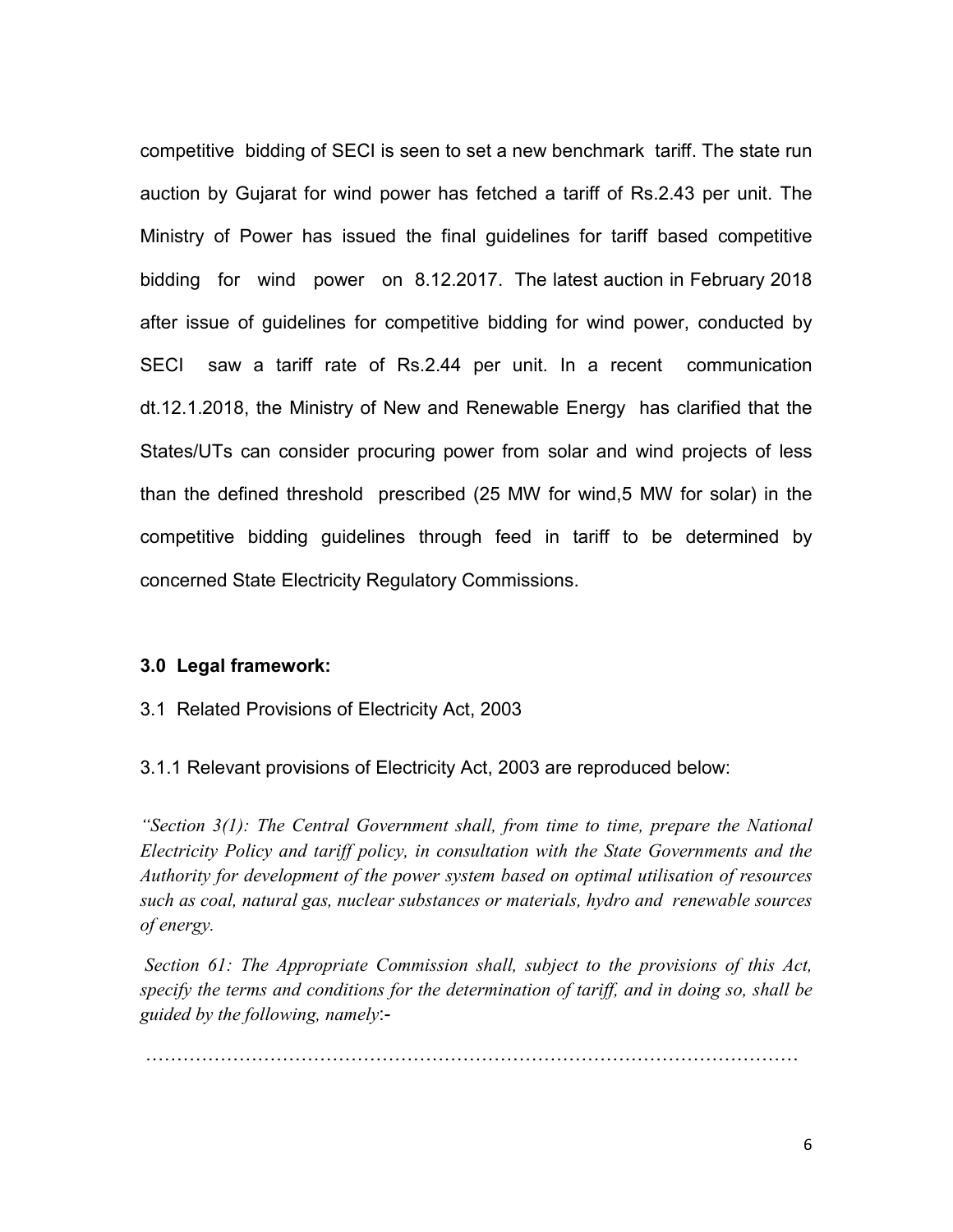(h) the promotion of cogeneration and generation of electricity from renewable sources of energy;

(i) the National Electricity Policy and tariff policy;

Section  $62(1)$ : The Appropriate Commission shall determine the tariff in accordance with the provisions of this  $Act$  for  $-$ 

(a) supply of electricity by a generating company to a distribution licensee:

Section 62(2): The Appropriate Commission may require a licensee or a generating company to furnish separate details, as may be specified in respect of generation, transmission and distribution for determination of tariff.

 Section 62(5): The Commission may require a licensee or a generating company to comply with such procedure as may be specified for calculating the expected revenues from the tariff and charges which he or it is permitted to recover.

Section 63: Notwithstanding anything contained in section 62, the Appropriate Commission shall adopt the tariff if such tariff has been determined through transparent process of bidding in accordance with the guidelines issued by the Central Government.

Section 86(1)(e): The State Commission shall promote cogeneration and generation of electricity from renewable sources of energy by providing suitable measures for connectivity with the grid and sale of electricity to any person, and also specify, for purchase of electricity from such sources, a percentage of the total consumption of electricity in the area of a distribution licensee;"

3.2. Related Provisions of National Electricity Policy

3.2.1 Relevant provisions of National Electricity Policy are reproduced below:

"Section 5.2.20 Feasible potential of non-conventional energy resources, mainly small hydro, wind and bio-mass would also need to be exploited fully to create additional power generation capacity. With a view to increase the overall share of non-conventional energy sources in the electricity mix, efforts will be made to encourage private sector participation through suitable promotional measures.

 Section 5.12.2 The Electricity Act 2003 provides that co-generation and generation of electricity from non-conventional sources would be promoted by the SERCs by providing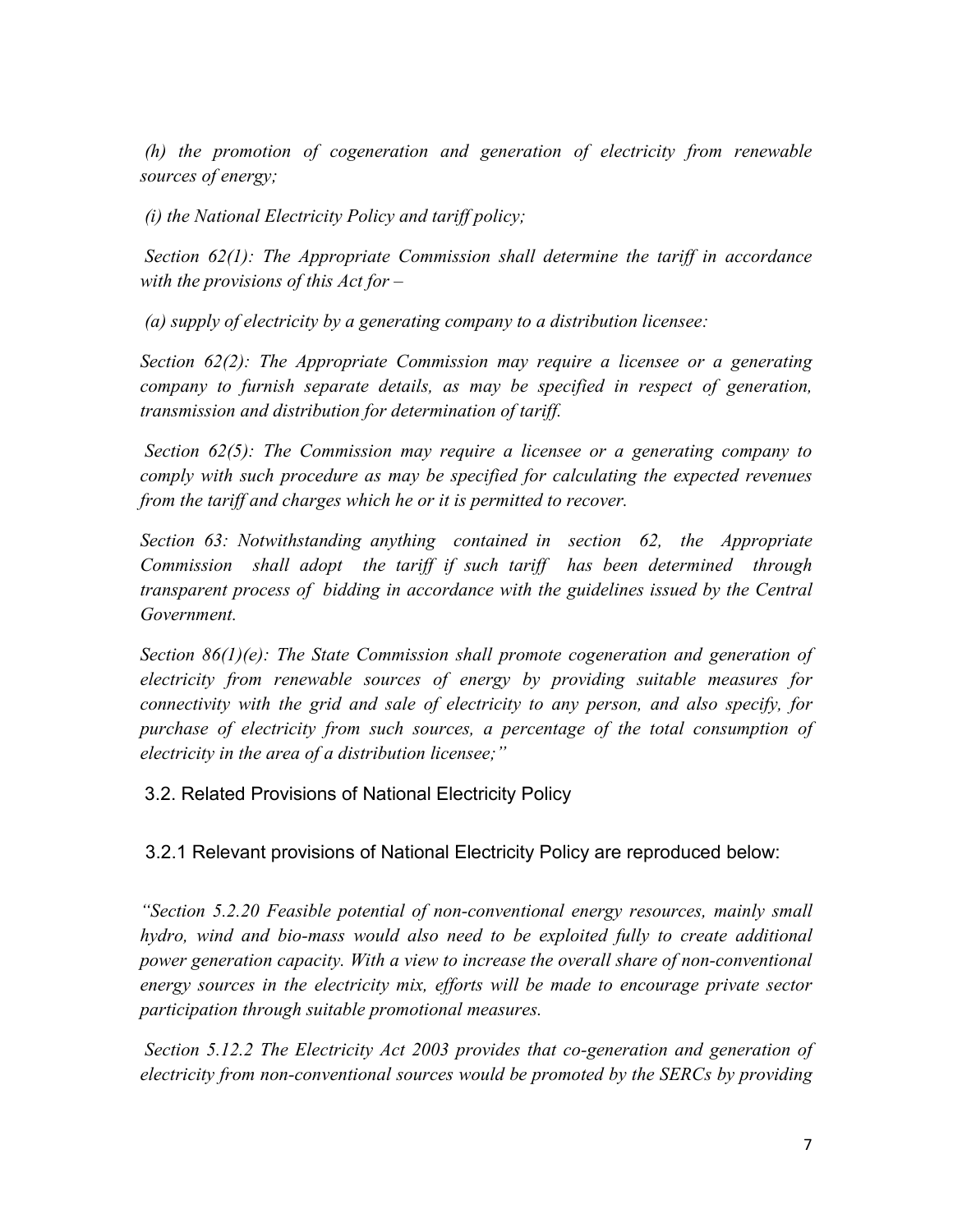suitable measures for connectivity with grid and sale of electricity to any person and also by specifying, for purchase of electricity from such sources, a percentage of the total consumption of electricity in the area of a distribution licensee. Such percentage for purchase of power from non-conventional sources should be made applicable for the tariffs to be determined by the SERCs at the earliest. Progressively the share of electricity from non-conventional sources would need to be increased as prescribed by State Electricity Regulatory Commissions. Such purchase by distribution companies shall be through competitive bidding process. Considering the fact that it will take some time before non-conventional technologies compete, in terms of cost, with conventional sources, the Commission may determine an appropriate differential in prices to promote these technologies."

## 3.3. Related Provisions of Tariff Policy

## 3.3.1 Relevant provisions of Tariff Policy, 2016 are reproduced below:

"Para 6.4 "(1) Pursuant to provisions of section  $86(1)(e)$  of the Act, the Appropriate Commission shall fix a minimum percentage of the total consumption of electricity in the area of a distribution licensee for purchase of energy from renewable energy sources, taking into account availability of such resources and its impact on retail tariffs. Cost of purchase of renewable energy shall be taken into account while determining tariff by SERCs. Long term growth trajectory of Renewable Purchase Obligations (RPOs) will be prescribed by the Ministry of Power in consultation with MNRE.

…………

(i) Within the percentage so made applicable, to start with, the SERCs shall also reserve a minimum percentage for purchase of solar energy from the date of notification of this policy which shall be such that it reaches 8% of total consumption of energy, excluding Hydro Power, by March 2022 or as notified by the Central Government from time to time.

………

 (iii) It is desirable that purchase of energy from renewable sources of energy takes place more or less in the same proportion in different States. To achieve this objective in the current scenario of large availability of such resources only in certain parts of the country, an appropriate mechanism such as Renewable Energy Certificate (REC) would need to be promoted. Through such a mechanism, the renewable energy based generation companies can sell the electricity to local distribution licensee at the rates for conventional power and can recover the balance cost by selling certificates to other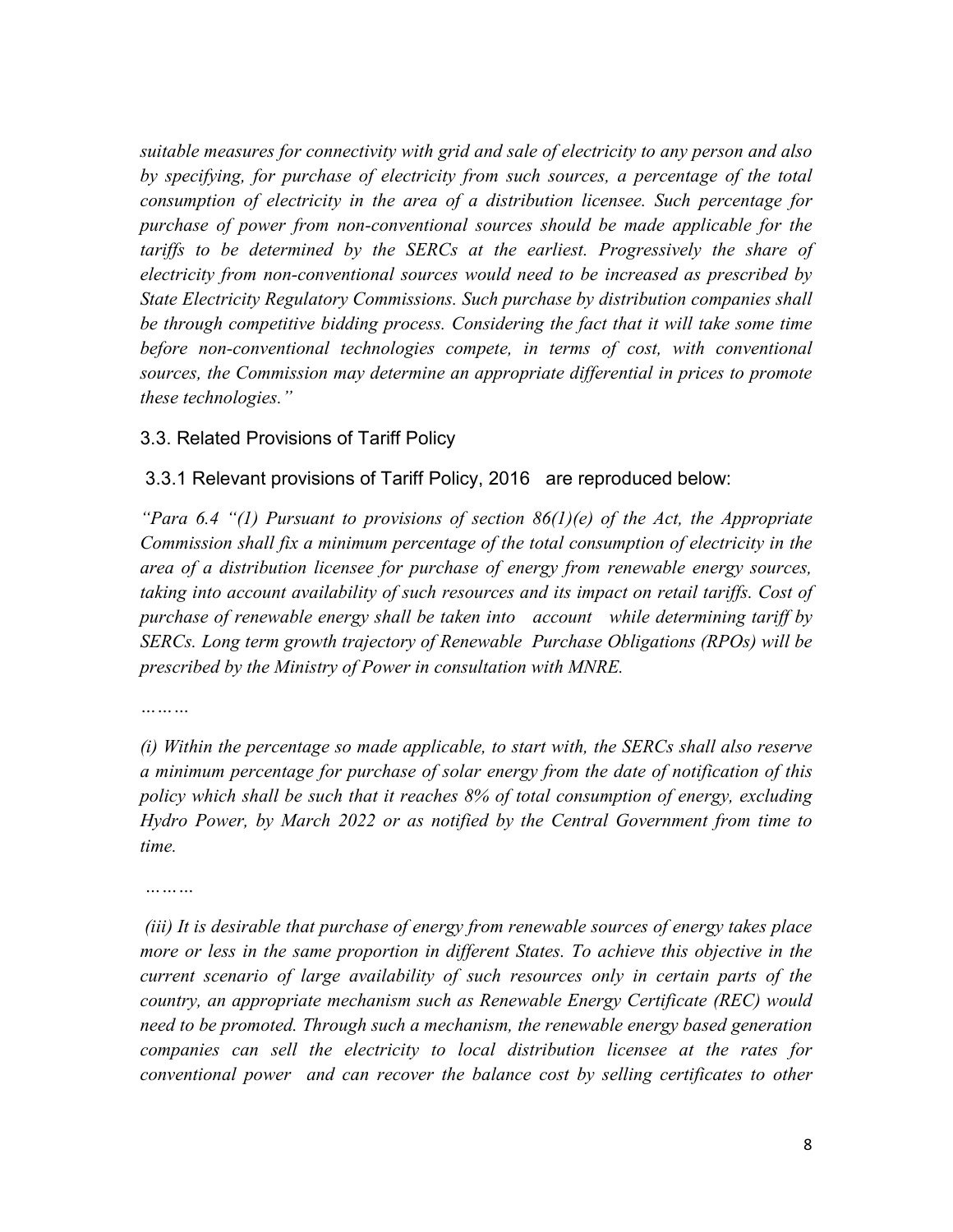distribution companies and obligated entities enabling the latter to meet their renewable power purchase obligations. The REC mechanism should also have a solar specific REC.

 (iv) Appropriate Commission may also provide for a suitable regulatory framework for encouraging such other emerging renewable energy technologies by prescribing separate technology based REC multiplier(i.e granting higher or lower number of RECs to such emerging technologies for the same level of generation).Similarly, considering the change in prices of renewable energy technologies with passage of time, the Appropriate Commission may prescribe vintage based REC multiplier(i.e granting higher or lower number of RECs for the same level of generation based on year of commissioning of plant).

 (2) States shall endeavor to procure power from renewable energy sources through competitive bidding to keep the tariff low, except from the waste to energy plants. Procurement of power by Distribution Licensee from renewable energy sources from projects above the notified capacity, shall be done through competitive bidding process, from the date to be notified by the Central Government.

 However, till such notification, any such procurement of power from renewable energy sources projects, may be done under Section 62 of the Electricity Act, 2003."

3.4 Regulation 4 (2) of the Power Procurement from New and Renewable

Sources of Energy Regulation, 2008, specifies as follows:

 $(2)$  While deciding the tariff for power purchase by distribution licensee from new and renewable sources based generators, the Commission shall, as far as possible, be guided by the principles and methodologies specified by:

- (a) Central Electricity Regulatory Commission
- (b) National Electricity Policy
- (c) Tariff Policy issued by the Government of India
- (d) Rural Electrification Policy
- (e) Forum of Regulators (FOR)
- (f) Central and State Governments

(3) The Commission shall, by a general or specific order, determine the tariff for the purchase of power from each kind of new and renewable sources based generators by the distribution licensee. …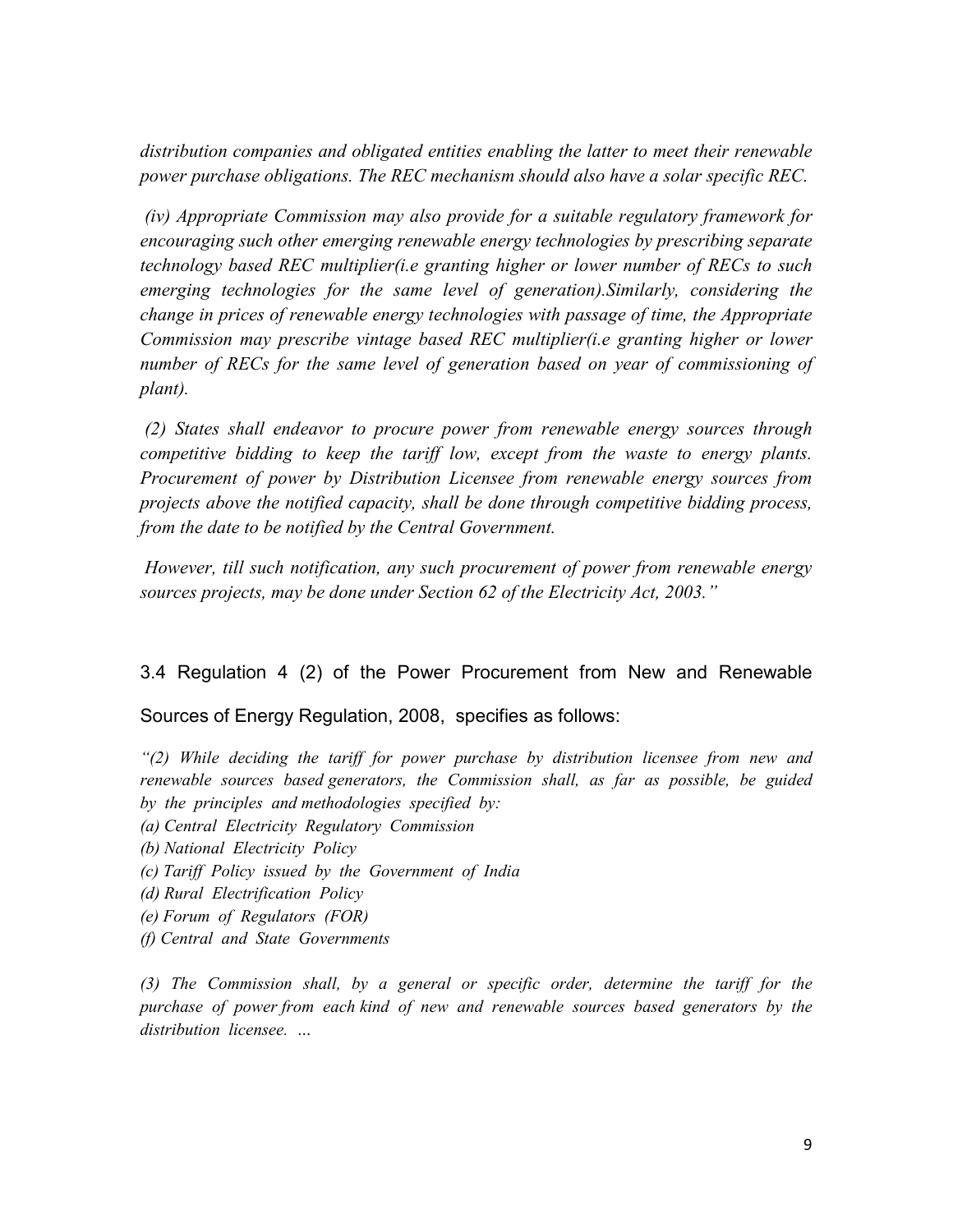Provided where the tariff has been determined by following transparent process of bidding in accordance with the guidelines issued by the Central Government, as provided under section 63 of the Act, the Commission shall adopt such tariff."

3.5 The preamble of the Electricity Act,2003 seeks to promote competition in the power sector. The National Electricity Policy 2005 also promotes procurement of energy from renewable energy sources and promotes purchase of renewable energy by the distribution companies through competitive bidding process. The National Electricity Policy and the Tariff Policy 2006 reconciled to the fact that it will take some time for the non conventional energy sources to compete with conventional sources of energy and hence recommended procurement from such sources by distribution companies at preferential tariffs to be determined by the Commissions. The Tariff Policy 2016 has reckoned that to keep the tariff low, states have to endeavour to procure power from renewable energy sources, except waste to energy plants, through competitive bidding and the Distribution licensee shall procure power from renewable energy sources from projects above the notified capacity, through competitive bidding process, from the date to be notified by the Central Government.

3.6 Commission's regulations on Power procurement from new and renewable energy sources provides for determination of tariff by generic or specific order and to adopt a tariff if the tariff has been determined by a transparent process following guidelines issued by the Central Government.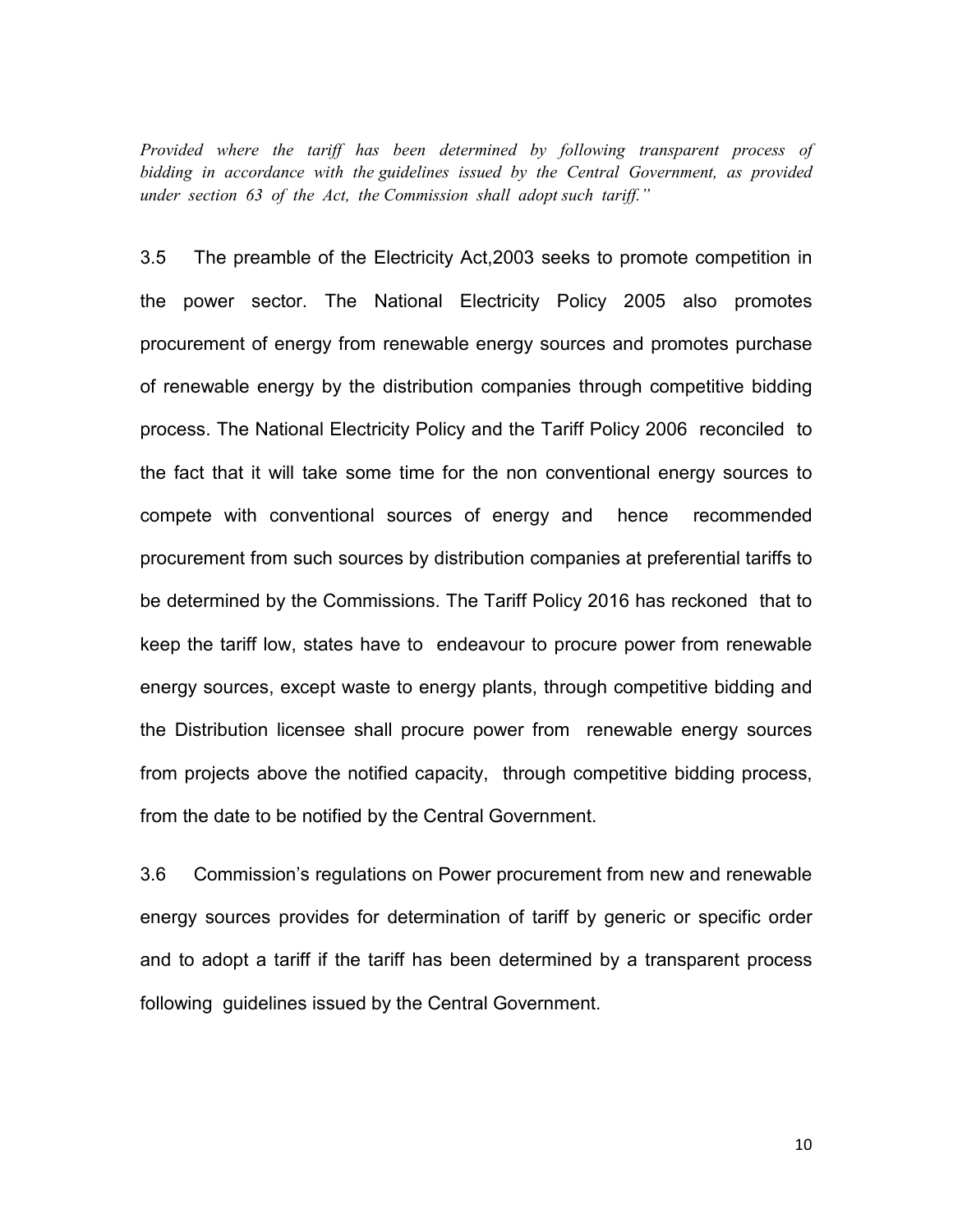3.7 The Central Electricity Regulatory Commission in its Regulations on Tariff determination for renewable energy sources issued on 17.4.2017 has not fixed any generic tariff for wind and solar power for the reason that setting generic tariff based on norms may not provide the right price signals. However, the Central Commission has set financial and operational norms that would serve as ceiling norms for determination of project specific tariff.

3.8 Government of India has issued guidelines for tariff based competitive bidding process for procurement of power from wind power projects vide resolution No.23/54/2017 –R&R dt.8.12.2017.

3.9 The tariff determined for wind energy in the last tariff order of 2016 dt.31.3.2016 was Rs.4.16 per unit without accelerated depreciation and Rs.3.70 per unit with accelerated depreciation. Compared to the prices discovered through competitive bidding process conducted by SECI and a few other states, this tariff is off the benchmark price. Reports broadly suggest reduction in prices of wind power turbines to an extent of 20% in the last two years. The recent auctions show that the developers have adopted combination of various factors that has brought down the per unit price of wind energy.

3.10 Though the Commission desires to do away with the mechanism of setting a feed in tariff for wind energy by allowing the Distribution licensee to procure the required quantum through competitive bidding route, in view of the various factors that have brought about a steep decline in prices of wind power,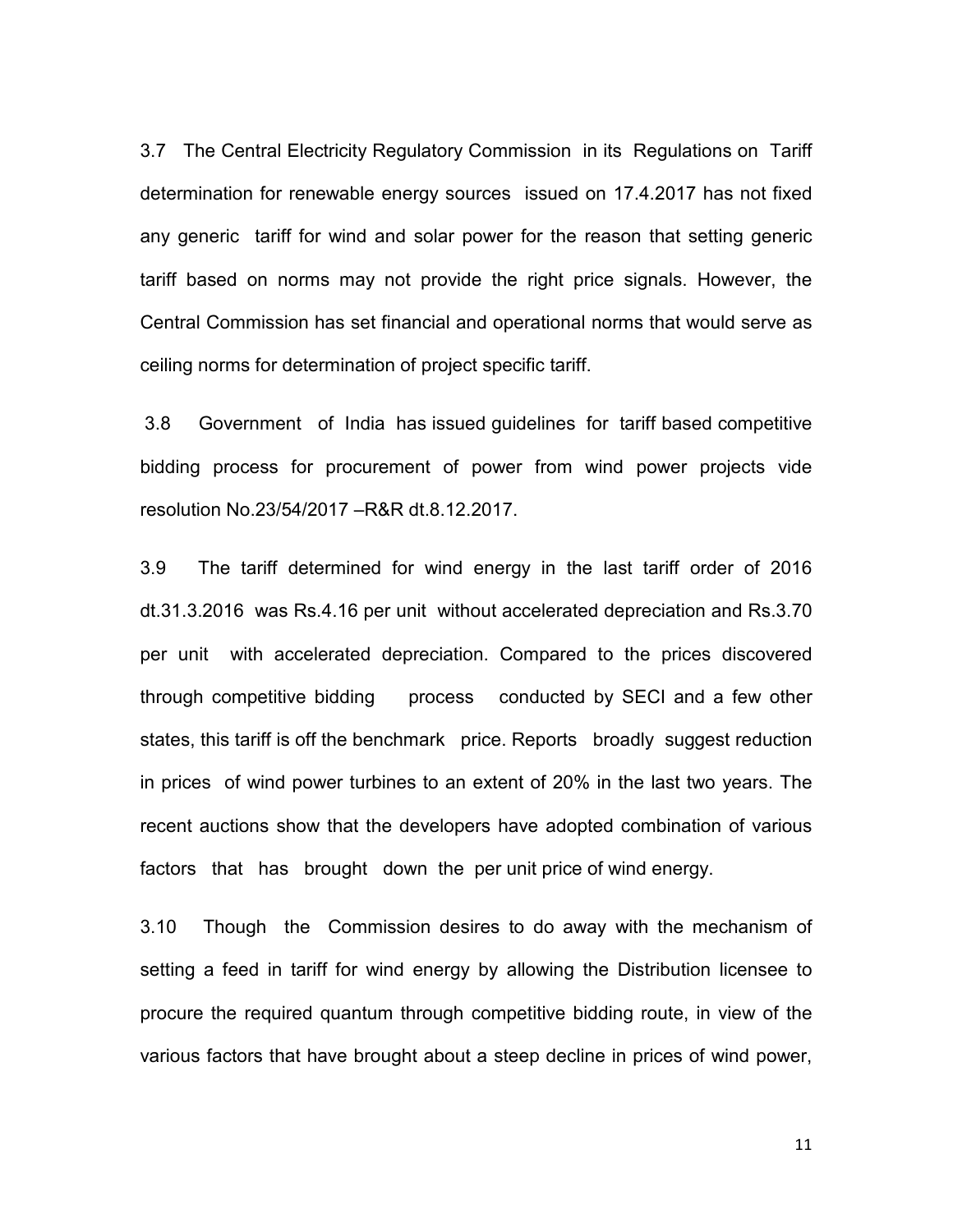Commission feels a new benchmark price may be required for the State that may come in handy to the distribution licensee in any emergent situation such as projects that have failed to commission within the control period of 31.3.2018.

### 4.0 Tariff methodology

4.1 Commission adopted the methodology of cost plus, single part, levellised tariff while determining the tariff for wind energy in Order No.3 of 2016 dt.31.3.2016. Commission proposes to adopt the same methodology in this tariff order also.

### 5.0 Tariff components

5.1 The Commission has carried out a detailed analysis of the existing policies/procedures and commercial mechanisms in respect of wind power generation. The tariff determined in a cost plus scenario, would depend significantly on the following operating and financial parameters:

- 1. Capital cost
- 2. Capacity Utilization Factor
- 3. Operation and Maintenance expenses
- 4. Insurance cost
- 5. Debt-Equity ratio
- 6. Term of Loan and Interest
- 7. Life of plant and machinery
- 8. Return on Equity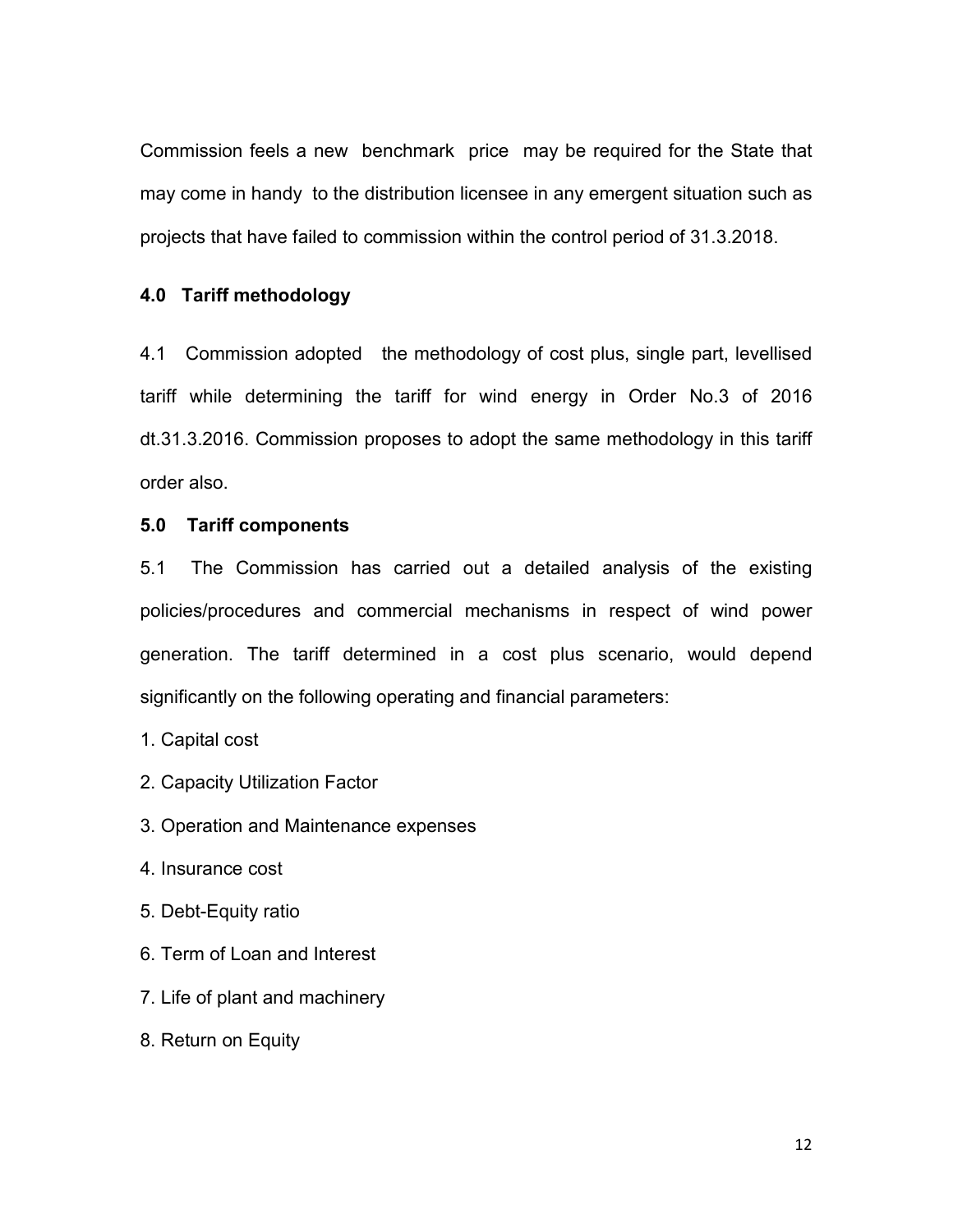9. Depreciation rate applicable

10. Interest and Components of Working Capital

11. Discount factor

## 5.2 Capital cost

5.2.1 The cost of wind turbines have considerably reduced over the years from 2010. One of the reasons widely reported for lower tariffs of Rs.3.46 per unit and Rs.2.64 per unit in the auctions conducted by SECI is the significant reduction in the price of wind turbines with advanced technologies and discounts offered by the wind turbine manufacturers. The cost of wind turbine with tall wind towers and advanced technology have reportedly come down by 20%. In the year 2017, few State Electricity Regulatory Commissions (SERCs) who have issued tariff orders for wind power have adopted capital costs as follows:

| SI.No. | <b>Order of State ERCs</b>                          | Capital Cost per MW |
|--------|-----------------------------------------------------|---------------------|
|        |                                                     | Rs. in Crores       |
| 1.     | Order<br>Andhra<br>Pradesh<br><b>ERC</b>            | 5.8637              |
|        | dt.30.3.2017 (valid upto $31st$ March               |                     |
|        | 2018)                                               |                     |
| 2.     | <b>ERC</b><br>Order<br>Karnataka                    | 6.20                |
|        | 31 <sup>st</sup><br>dt.4.9.2017(control period upto |                     |
|        | March 2018)                                         |                     |
| 3.     | Rajasthan ERC Order dt.10.7.2017                    | 5.25                |
| 4.     | Maharashtra ERC Order dt. 28.4.2017                 | 5.9441              |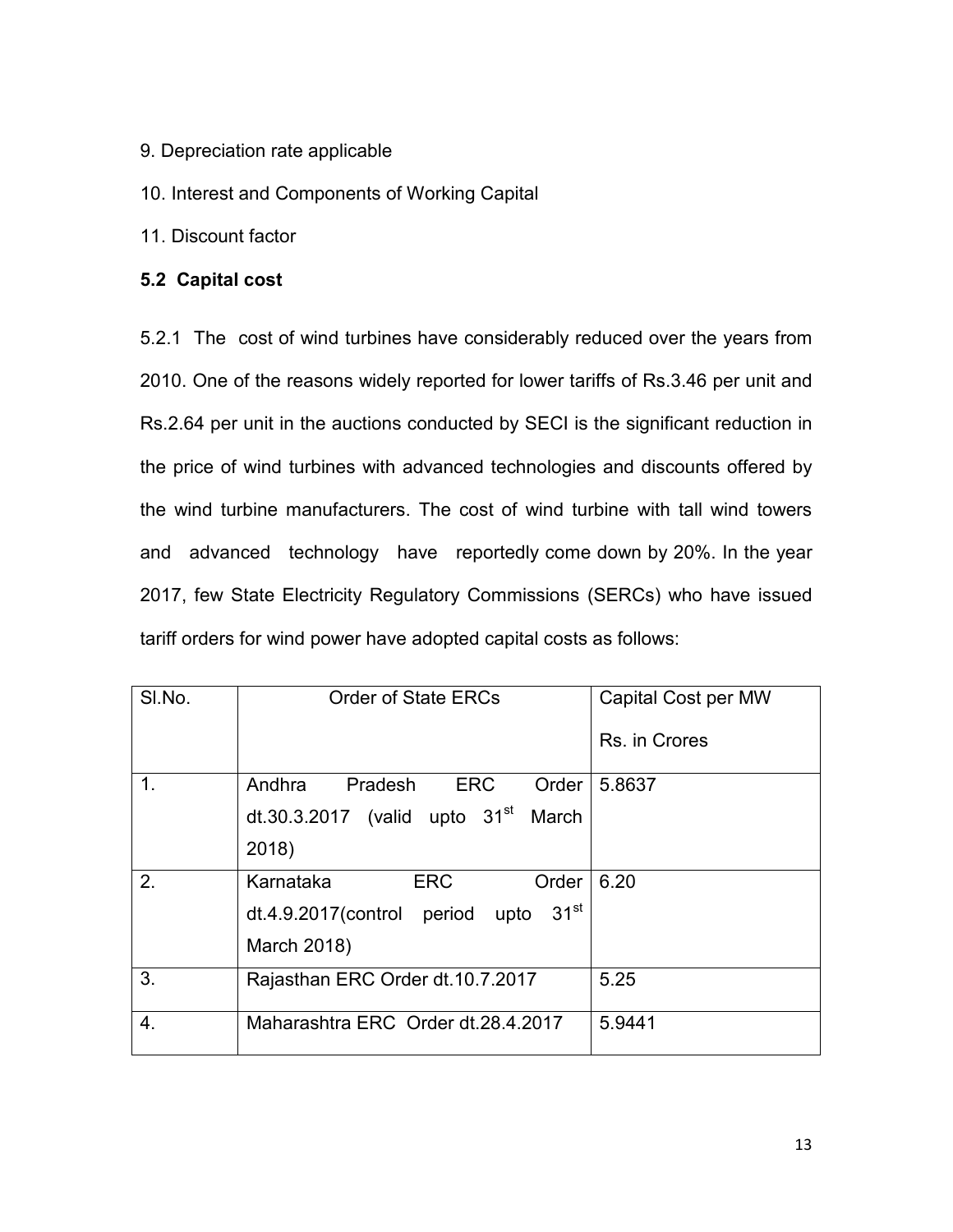5.2.2 Commission adopted a capital cost of Rs.6.2 crores per MW in the wind tariff order of 2016. With the cost of the wind turbine that makes for 70% or more for a wind power project added with other costs for installation and considering the reduced prices of machinery, a capital cost of Rs.5.25 crores per MW is proposed.

## 5.3 Capacity Utilisation Factor(CUF)

| SI.No.        | <b>Order of State ERCs</b>                                 | <b>CUF</b> |
|---------------|------------------------------------------------------------|------------|
|               | Andhra<br><b>ERC</b><br>Order  <br>Pradesh<br>dt.30.3.2017 | 23.5%      |
| $\mathcal{P}$ | Karnataka ERC Order dt.4.9.2017                            | 28%        |
| 3             | Rajasthan ERC Order dt.10.7.2017                           | 21%        |
|               | Maharashtra ERC Order dt.28.4.2017                         | 30%        |

5.3.1 The CUF considered by other SERCs are as follows:

5.3.2 With the increased performance of wind turbines, advancements in technology, Commission proposes a CUF of 29.15% as considered in the previous order.

## 5.4 Operation and maintenance cost

5.4.1 The operation and maintenance cost of other Commissions' orders: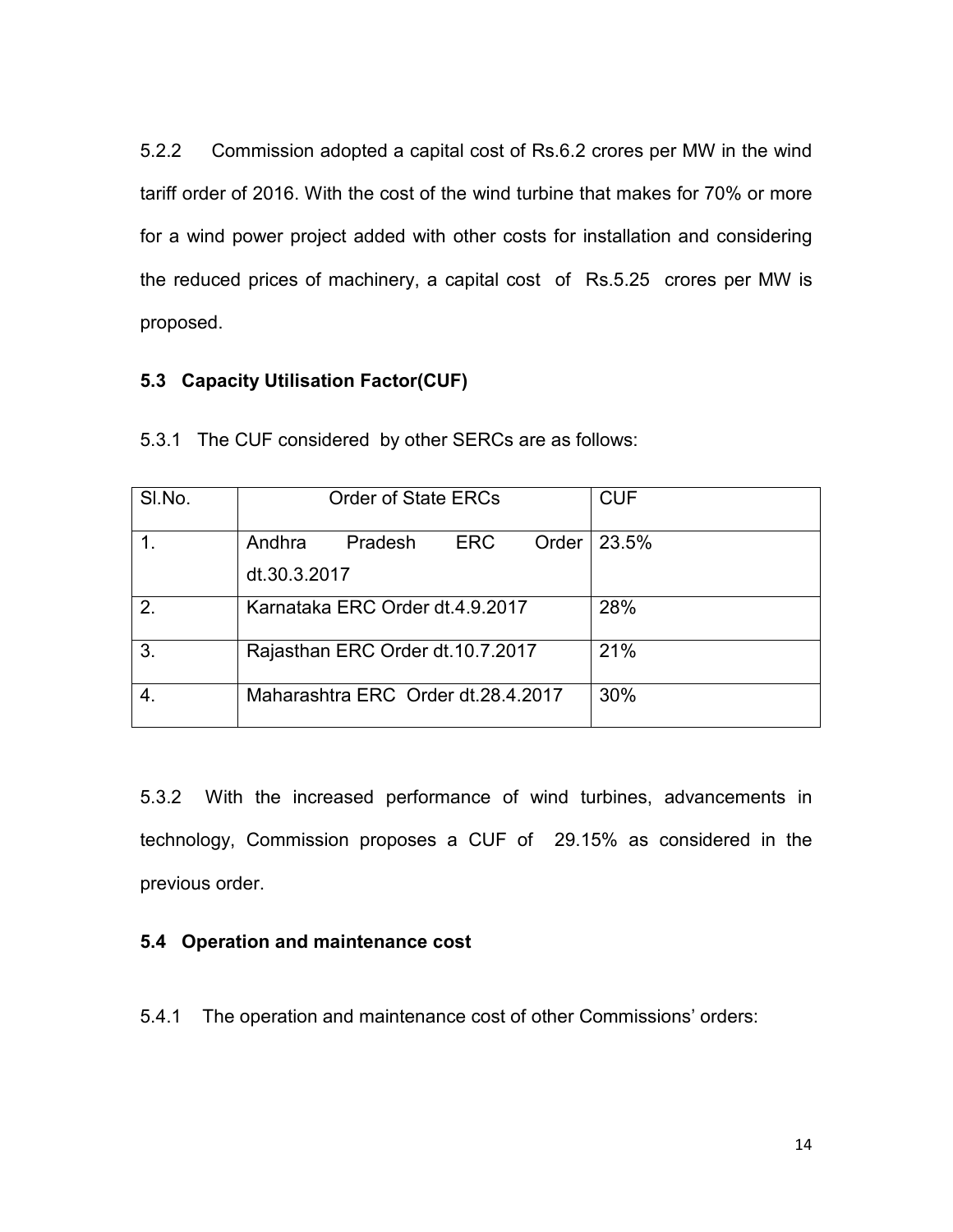| SI.No.         | <b>Order of State ERCs</b>         | O&M cost in Rs. Lakhs/<br><b>MW</b> |
|----------------|------------------------------------|-------------------------------------|
|                | ERC<br>Andhra Pradesh<br>Order     | 9.58; escalated at 5.72%            |
|                | dt.30.3.2017                       | p.a                                 |
| 2 <sub>1</sub> | Karnataka ERC Order dt.4.9.2017    | 10; escalated at 5.72%              |
|                |                                    | p.a                                 |
| 3.             | Rajasthan ERC Order dt.10.7.2017   | 9.33; escalated at 5.85%            |
|                |                                    | p.a                                 |
|                | Maharashtra ERC Order dt.28.4.2017 | 9.53; escalated at 4.85%            |
|                |                                    | p.a                                 |

5.4.2 The Commission proposes to adopt an O&M expense of 1.1% on 85% of Capital investment (plant and machinery cost) and 0.22% on 15% of the Capital investment (land and civil works) with an escalation of 5% from second year onwards as adopted in Order No.3 of 2016.

### 5.5 Insurance

5.5.1 Commission proposes to adopt an insurance cost of 0.75% on the plant and machinery which is 85% of the Capital Cost for the first year and to reduce by 0.5% of previous years insurance cost every year as adopted in the Wind Order issued in 2016.

### 5.6 Debt and Equity

5.6.1 The Tariff Policy lays down a debt equity ratio of 70: 30 for power projects. The Commission proposes to adopt this ratio as specified in its Tariff Regulations 2005 and as adopted in the earlier Orders on new and renewable power.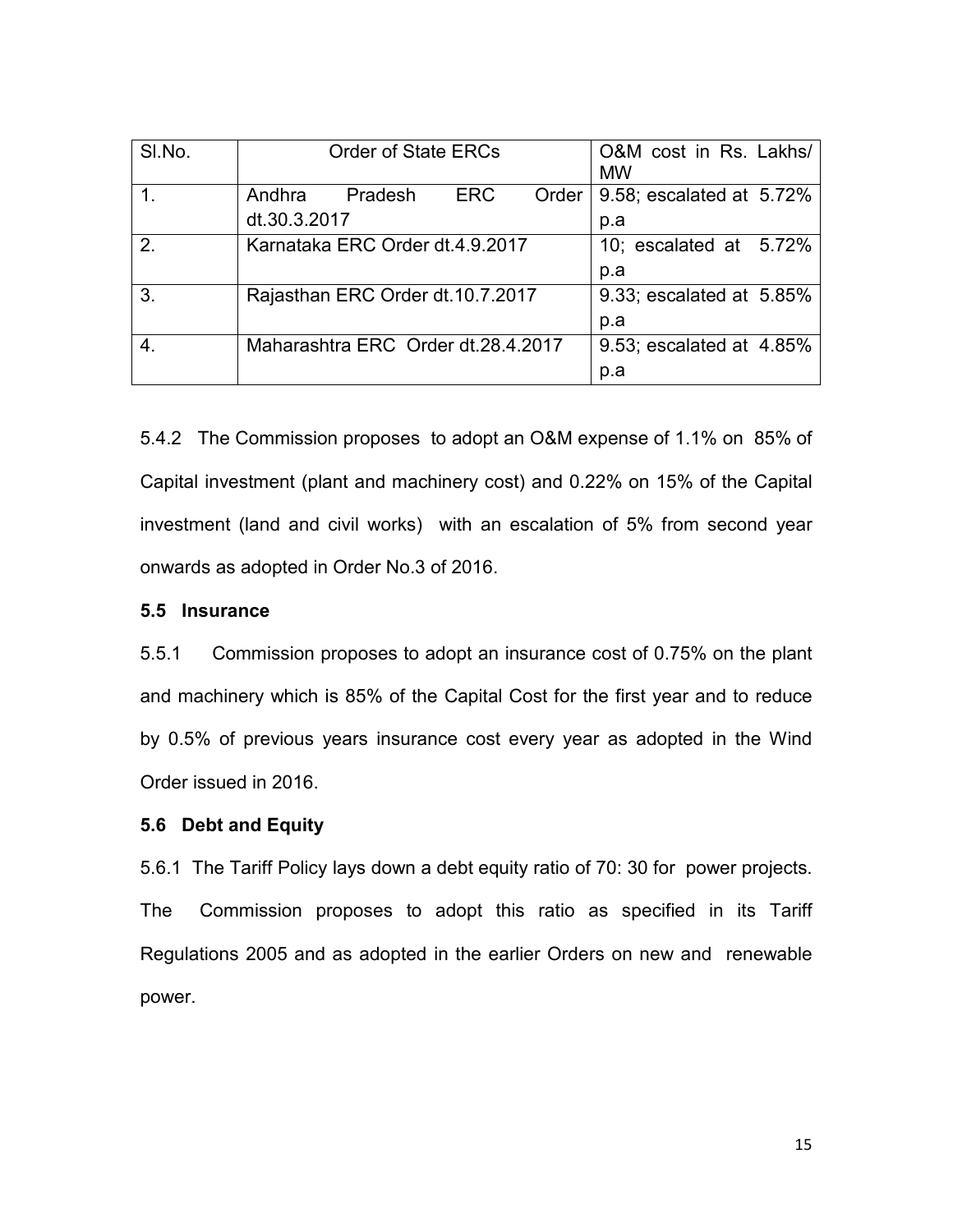## 5.7 Term of loan and Rate of interest

5.7.1 The term of loan and rate of interest considered by other ERCs are as follows:

| SI.No.         | <b>Order of State ERCs</b>               | Term and rate of interest          |
|----------------|------------------------------------------|------------------------------------|
| 1 <sub>1</sub> | <b>ERC</b><br>Andhra<br>Pradesh<br>Order | 10 years; 12.3%                    |
|                | dt.30.3.2017                             |                                    |
| 2.             | Karnataka ERC Order dt.4.9.2017          | 13 years; 9.23%                    |
| 3.             | Rajasthan ERC Order dt.10.7.2017         | 12 years; 12.3%                    |
| 4.             | <b>ERC</b><br>Maharashtra<br>Order       | 12 years; 11%                      |
|                | dt.28.4.2017                             |                                    |
| 5.             | CERC in RE tariff regulation dt.         | 13<br>years, normative<br>interest |
|                | 17.4.2017                                | rate of two hundred (200) basis    |
|                |                                          | points above the average State     |
|                |                                          | Bank of India MCLR (one year       |
|                |                                          | tenor) prevalent during the last   |
|                |                                          | available six months               |

5.7.2 Commission proposes term of loan of 10 years plus one year moratorium as adopted in the previous orders of wind energy. The prevalent lending rate being the marginal cost of funds based lending rate at which the bank prices all its loans, Commission proposes to adopt the latest MCLR (Marginal Cost of funds based Lending Rate) of 1 year of 7.95% notified by the State Bank of India in February 2018 plus 200 basis points which is 9.95%.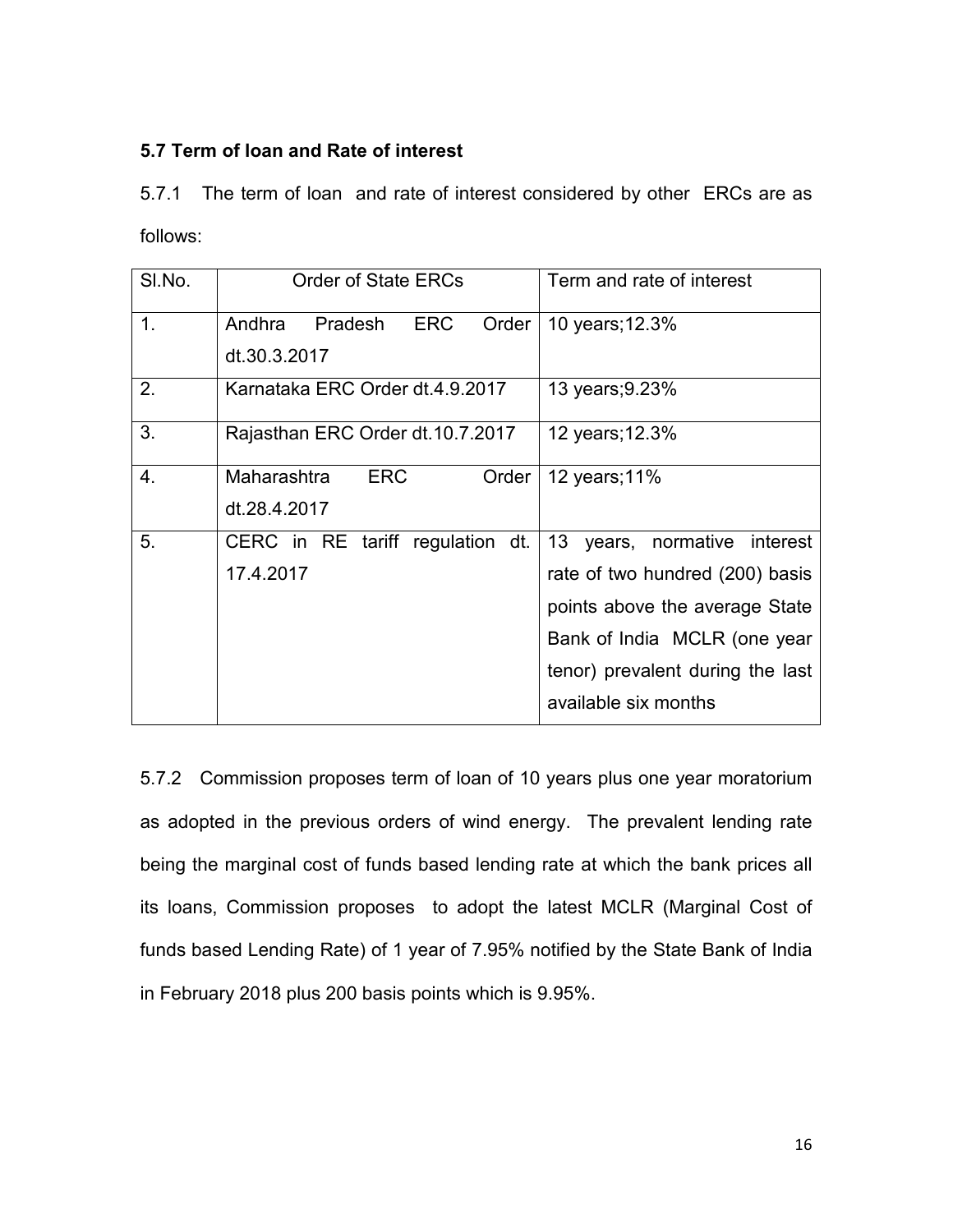## 5.8 Life of Plant and Machinery

5.8.1 Commission considers a life period of 25 years as in the earlier order for wind energy issued in 2016.

# 5.9 Return on Equity (RoE)

5.9.1 The Return on Equity considered by other SERCs:

| SI. No. | <b>Order of State ERCs</b>               | <b>Return on Equity</b>                         |
|---------|------------------------------------------|-------------------------------------------------|
| 1.      | <b>ERC</b><br>Andhra<br>Pradesh<br>Order | 16%                                             |
|         | dt.30.3.2017                             |                                                 |
| 2.      | Karnataka ERC Order dt.4.9.2017          | 14%                                             |
| 3.      | Rajasthan ERC Order dt.10.7.2017         | 16%                                             |
| 4.      | <b>ERC</b><br>Maharashtra<br>Order       | $1^{st}$ 10 years -20.34%;11 <sup>th</sup> year |
|         | dt.28.4.2017                             | onwards 24.47%.                                 |
| 5.      | CERC in RE tariff regulation dt.         | with<br>14%<br>grossed<br>up                    |
|         | 17.4.2017                                | prevailing MAT(20.26%) on 1 <sup>st</sup>       |
|         |                                          | of April of previous year                       |

5.9.2 Commission proposes to adopt normative return on equity of 17.56% as adopted by CERC in its RE Regulations 2017 and its RE Tariff order for 2017-18 for the same.

# 5.10 Depreciation

5.10.1 The Depreciation considered by other ERCs:

| SI.No. | <b>Order of State ERCs</b> |         |            |                                   | Depreciation |  |  |
|--------|----------------------------|---------|------------|-----------------------------------|--------------|--|--|
|        | Andhra                     | Pradesh | <b>ERC</b> | Order $1^{st}$ 10 years - 7% p.a; |              |  |  |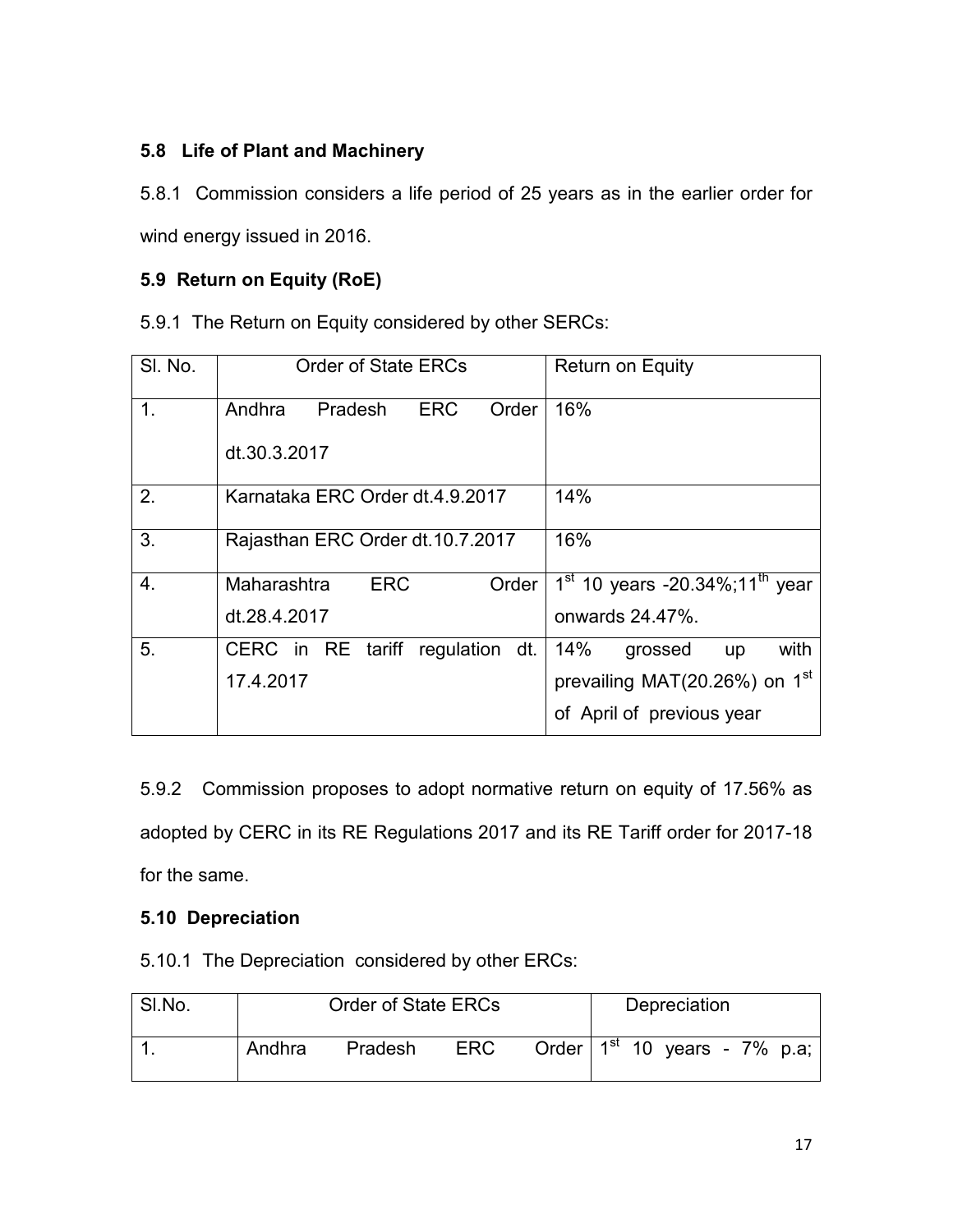|    | dt.30.3.2017                              | Balance 1.33% p.a.               |
|----|-------------------------------------------|----------------------------------|
| 2. | Karnataka ERC Order dt.4.9.2017           | $1^{st}$ 13 years - 5.83% p.a;   |
|    |                                           | <b>Balance</b><br>spread<br>over |
|    |                                           | remaining years.                 |
| 3. | Rajasthan ERC Order dt.10.7.2017          | $1st$ 12 years - 5.83% p.a;      |
|    |                                           | Balance 1.54% p.a.               |
| 4. | Maharashtra ERC Order dt.28.4.2017        | $1st$ 12 years - 5.83% p.a;      |
|    |                                           | Balance 1.54% p.a.               |
| 5. | CERC in RE<br>tariff<br>dt.<br>regulation | 5.28% per annum for first        |
|    | 17.4.2017                                 | 13 years; Balance spread         |
|    |                                           | over remaining useful life.      |

5.10.2 The Commission in its Orders on Wind, Bio-mass and Bagasse based energy issued during the year 2012, 2016 has depreciated the value of plant and machinery to 90% of the initial value for the life period using the straight line method. This translates into a rate of 3.6% per annum. The depreciation was calculated on 85% of the capital investment. The Commission proposes to adopt the same method in this Order for the life period of 25 years.

## 5.11 Interest and Components of Working Capital

5.11.1 The interest and components considered by other SERCs :

| SI.No.        | <b>Order of State ERCs</b>        | <b>Interest and Components</b> |
|---------------|-----------------------------------|--------------------------------|
|               | Andhra<br>ERC<br>Order<br>Pradesh | 12.8%                          |
|               | dt.30.3.2017                      |                                |
| $\mathcal{P}$ | Karnataka ERC Order dt.4.9.2017   | 11.5%; receivables -2 months   |
| $\mathbf{3}$  | Rajasthan ERC Order dt.10.7.2017  | $11.8\%$ : O&M $-1$<br>month.  |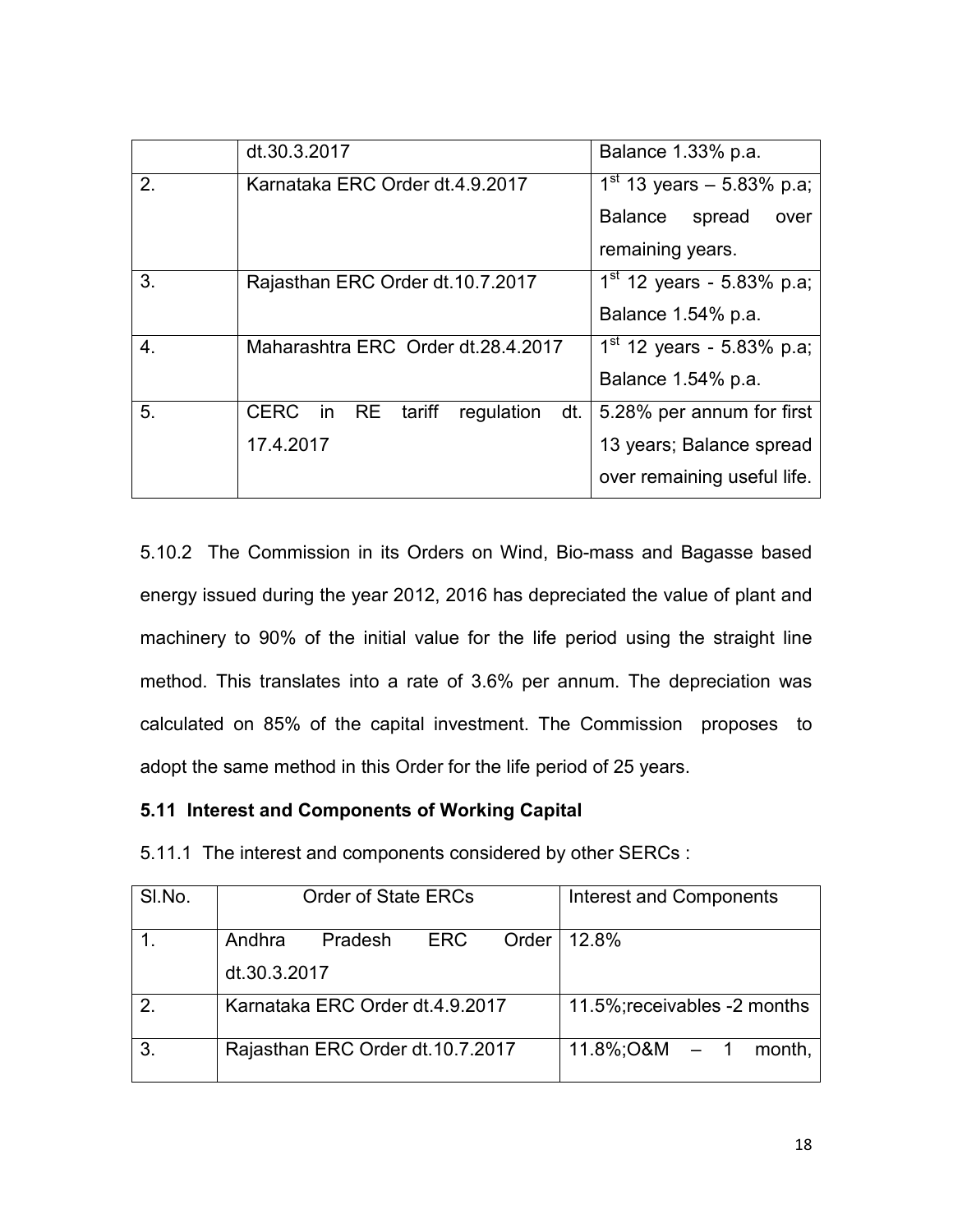|    |                                              | maintenance<br>spares-15%;       |
|----|----------------------------------------------|----------------------------------|
|    |                                              | receivables $-1.5$ months        |
| 4. | Maharashtra ERC Order dt.28.4.2017           | $11\%$ ; O&M $-$ 1 month,        |
|    |                                              | maintenance<br>spares-           |
|    |                                              | $15\%$ ; receivables $-2$ months |
| 5. | CERC in<br>RE<br>tariff<br>dt.<br>regulation | O&M<br>1<br>month,               |
|    | 17.4.2017                                    | maintenance spares-15%;          |
|    |                                              | receivables $-2$ months.         |
|    |                                              | Normative interest rate of       |
|    |                                              | three hundred (300) basis        |
|    |                                              | points above the average         |
|    |                                              | State Bank of India MCLR         |
|    |                                              | (one year tenor) prevalent       |
|    |                                              | during the last available six    |
|    |                                              | months                           |

5.11.2 Interest on working capital is proposed at 300 basis points above the average State Bank of India MCLR(one year tenor) at 10.95% and one month Operation and Maintenance cost and two months receivables as working capital components

## 5.12 Discount factor

5.12.1 A discount factor of 8.75% equal to the post tax weighted average cost of the capital on the basis of normative debt: equity ratio (70:30) is adopted for the purpose of levellised tariff computation.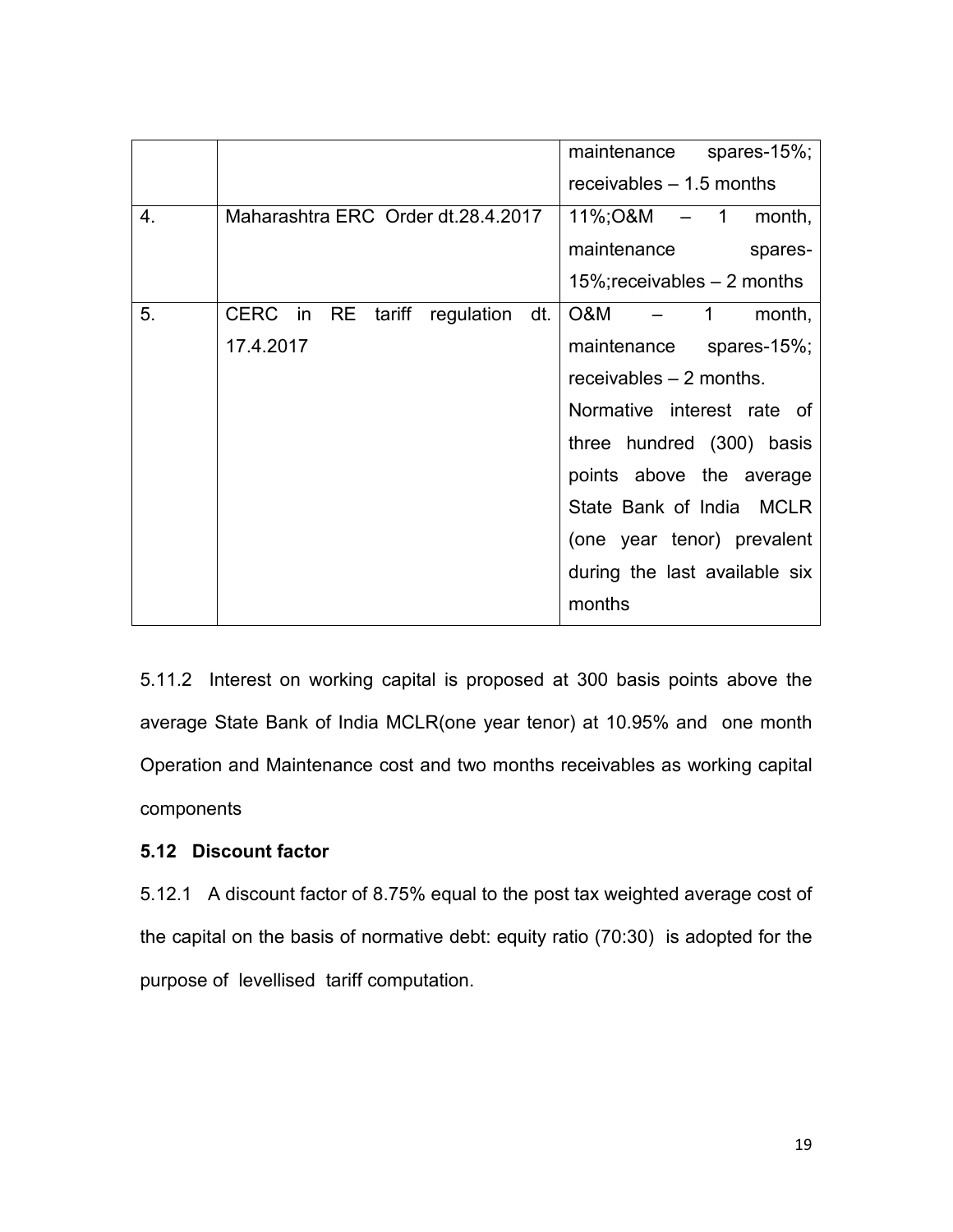# 6.0 Tariff Determinants

## 6.1 . The financial and operational parameters in respect of Wind Power projects

proposed in the paper are tabulated below:

| <b>Tariff Components</b>           | Values                                 |
|------------------------------------|----------------------------------------|
| Capital cost                       | Rs. 5.25 Crores/MW                     |
| <b>CUF</b>                         | 29.15%                                 |
| Operation and maintenance expenses | 1.1% on 85% of Capital investment      |
|                                    | and 0.22% on 15% of the Capital        |
|                                    | investment with an escalation of 5%    |
| Insurance                          | 0.75% on 85% of the Capital Cost for   |
|                                    | the first year and to be reduced by    |
|                                    | 0.5% every year                        |
| Debt-Equity ratio                  | 70:30                                  |
| Life of plant and machinery        | 25 years                               |
| Return on Equity                   | 17.56%(pre-tax)                        |
| Term of Loan                       | 10 years with 1 year moratorium period |
| Interest on loan                   | 9.95%                                  |
| Depreciation                       | $3.6%$ p.a                             |
| <b>Working Capital components</b>  | one month O&M cost and two months      |
|                                    | receivables                            |
| Interest on working capital        | 10.95%                                 |
| Discount factor                    | 8.75%                                  |

# 7.0 Wind Power Tariff

7.1 Wind power tariff is computed with reference to the determinants listed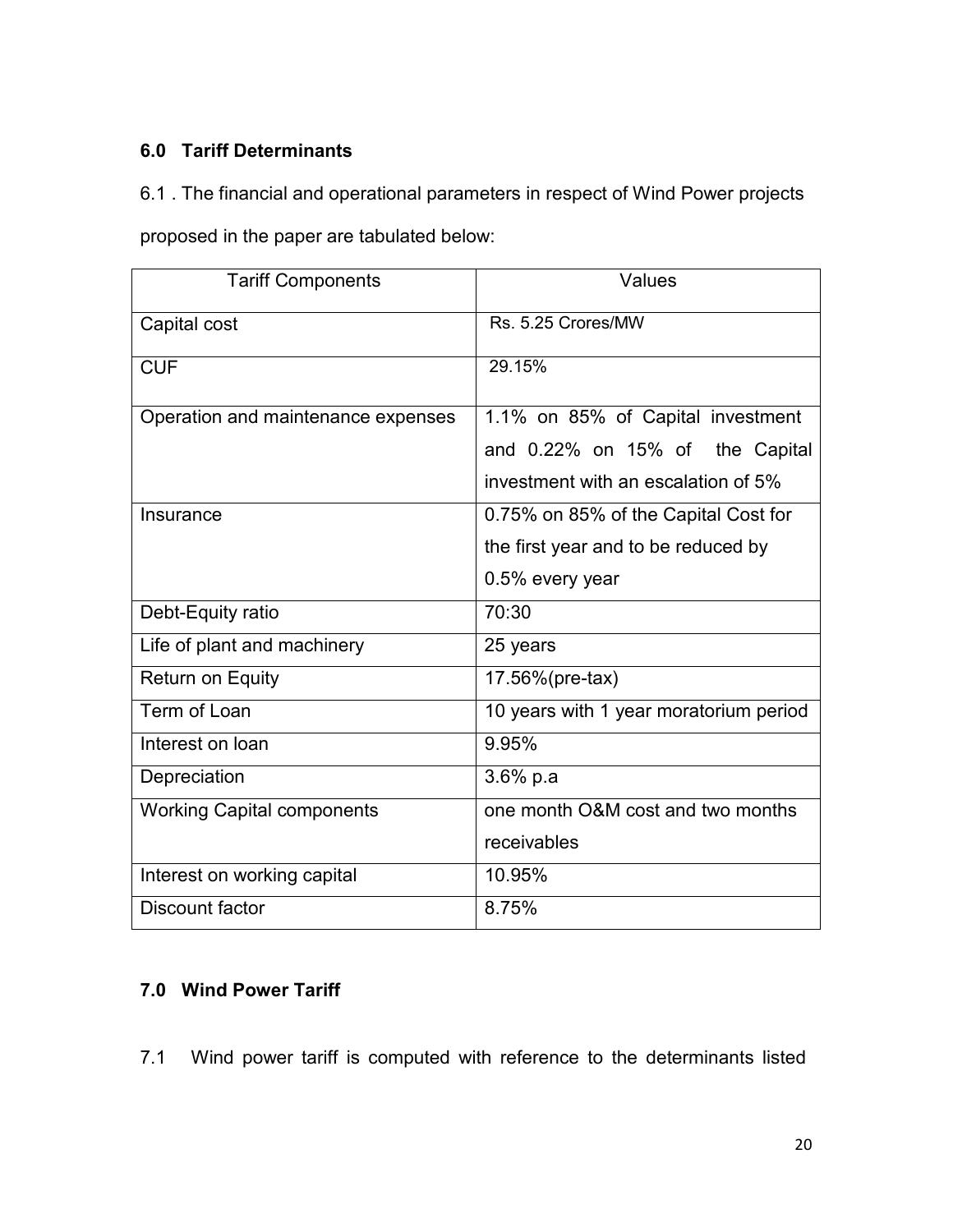above. The tariff works out to Rs. 2.86 per unit without accelerated depreciation and Rs.2.80 per unit with Accelerated Depreciation(AD). The tariff rates of other SERCs are tabulated below:

| SI. No. | <b>Order of State ERCs</b><br>Tariff per unit                      |
|---------|--------------------------------------------------------------------|
|         | Andhra Pradesh<br><b>ERC</b><br>$Rs.4.76$ without $A.D$ ;<br>Order |
|         | dt.30.3.2017<br>$Rs.4.35$ with $A.D$                               |
| 2.      | Karnataka ERC Order dt.4.9.2017<br>Rs.3.74                         |
| 3.      | Rajasthan ERC Order dt.10.7.2017<br>$Rs.5.26$ without $A.D$ ;      |
|         | $\text{Rs } 4.87$ with A.D.                                        |
| 4.      | Maharashtra ERC Order dt. 28.4.2017<br>Rs.3.96 without A.D;        |
|         | $Rs.3.61$ with $A.D$                                               |

## 8.0 Issues related to power purchase by Distribution licensee:

- 1. Quantum of power purchase by the Distribution licensee
- 2. CDM benefits
- 3. Billing and Payments
- 4. Energy Purchase Agreement
- 5. Control Period /Tariff Review Period

## 8.1 Quantum of power purchase by the Distribution licensee

8.1.1 The distribution licensee can purchase wind energy at the rate determined by the Commission from the WEGs to meet the Renewable Power purchase Obligations(RPO) requirement on "first come first served basis". It is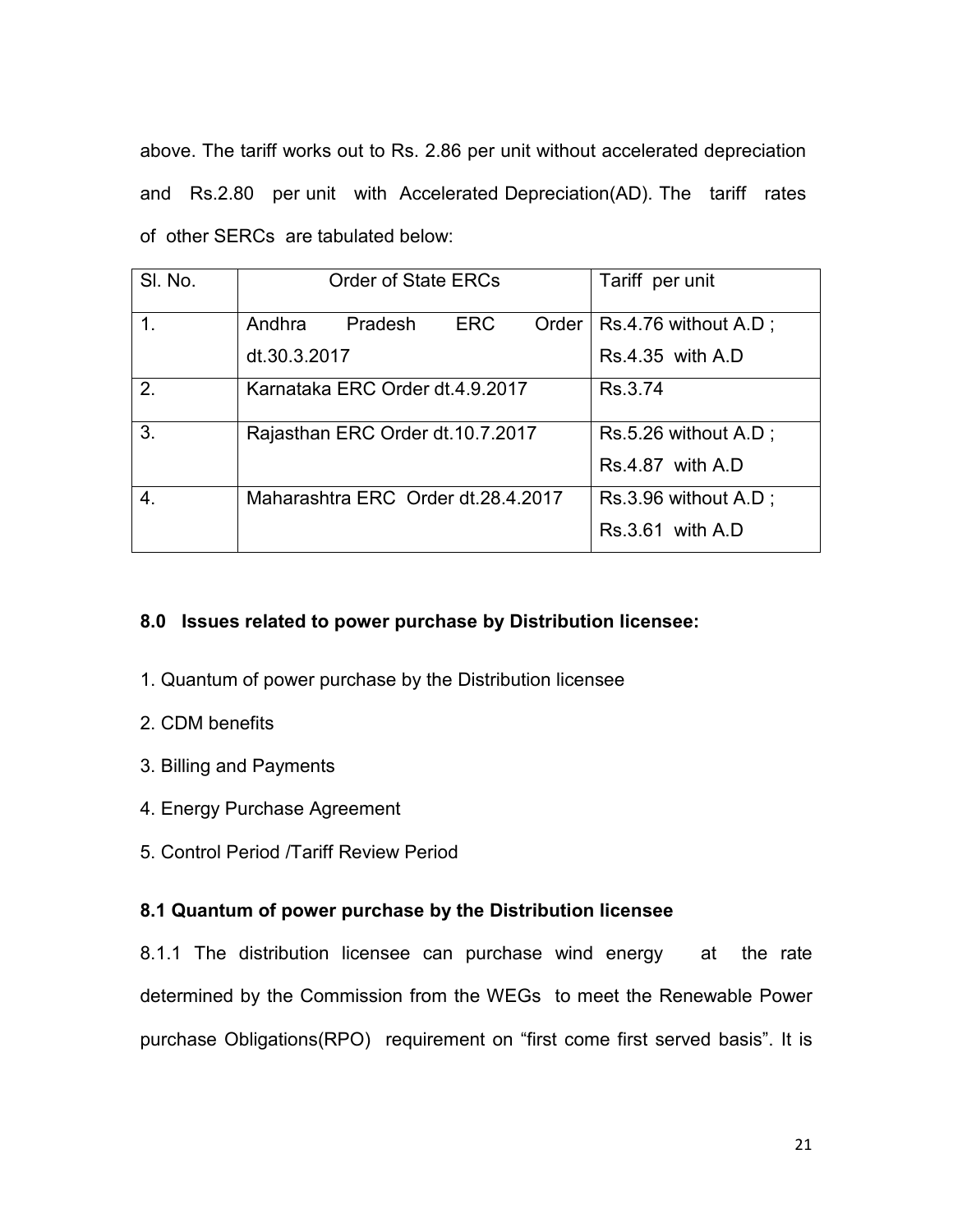open to the Distribution licensee to procure the same through competitive bidding route following the guidelines of Government of India if it can realize a more competitive rate than the one determined by Commission's order. For any procurement in excess of RPO, specific approval shall be obtained from the Commission.

#### 8.2 CDM benefits

8.2.1 In the earlier orders issued on renewable energy, the Commission adopted the following formula for sharing of CDM benefits as suggested by the Forum of Regulators (FOR):

"The CDM benefits should be shared on gross basis starting from 100% to developers in the first year and thereafter reducing by 10% every year till the sharing becomes equal (50:50) between the developer and the consumer in the sixth year. Thereafter, the sharing of CDM benefits will remain equal till such time the benefits accrue."

8.2.2 The Commission accepted the formula recommended by the Forum of Regulators in its earlier order. The Commission proposes to adopt the same formula. The distribution licensee shall account for the CDM receipts in the next ARR filing.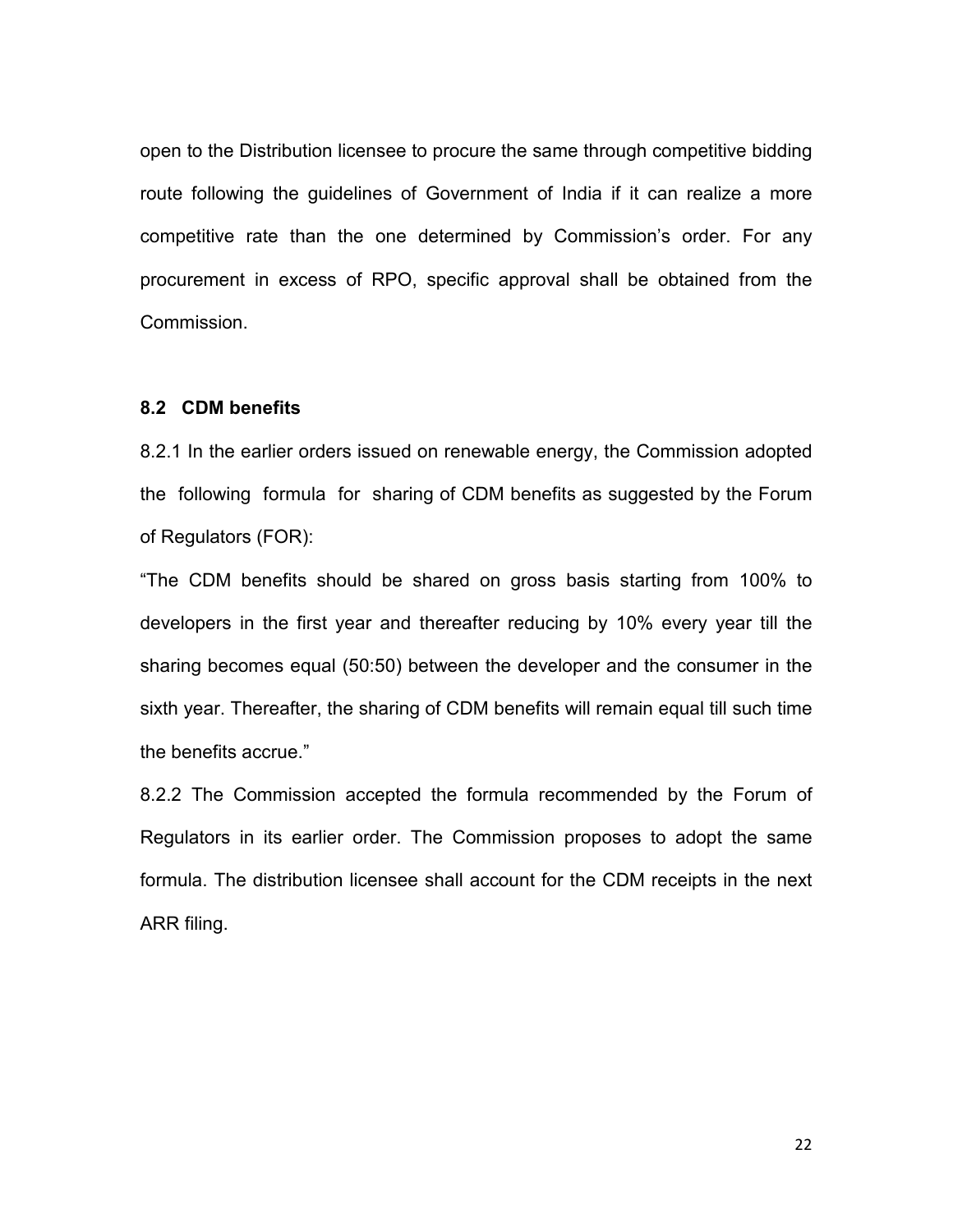#### 8.3 Billing and Payments

8.3.1 When a wind generator sells power to the distribution licensee, the generator shall raise the bill every month for the net energy sold after deducting the charges for power drawn from distribution licensee, reactive power charges etc. The distribution licensee shall make payment to the generator in 60 days of receipt of the bill. Any delayed payment beyond 60 days is liable for interest at the rate of 1% per month.

#### 8.4 Energy Purchase Agreement (EPA)

8.4.1. The format for Energy Purchase Agreement (EPA) shall be evolved as specified in the Commission's "Power procurement from New and Renewable sources of energy Regulations 2008" and amended from time to time. The agreement shall be valid for 25 years or life of the plant specified in the respective tariff order. The distribution licensee shall execute the Energy Purchase Agreement or convey its decision in line with this order within a month of receipt of the proposal from the generator for selling his power. The agreement fees are governed by the Commission's Fees and Fines regulation.

#### 8.5 Control Period /Tariff Review Period

8.5.1 Regulation 6 of the Power Procurement from New and Renewable Sources of Energy Regulations, 2008 of the Commission specifies that the tariff as determined by the Commission shall remain in force for such period as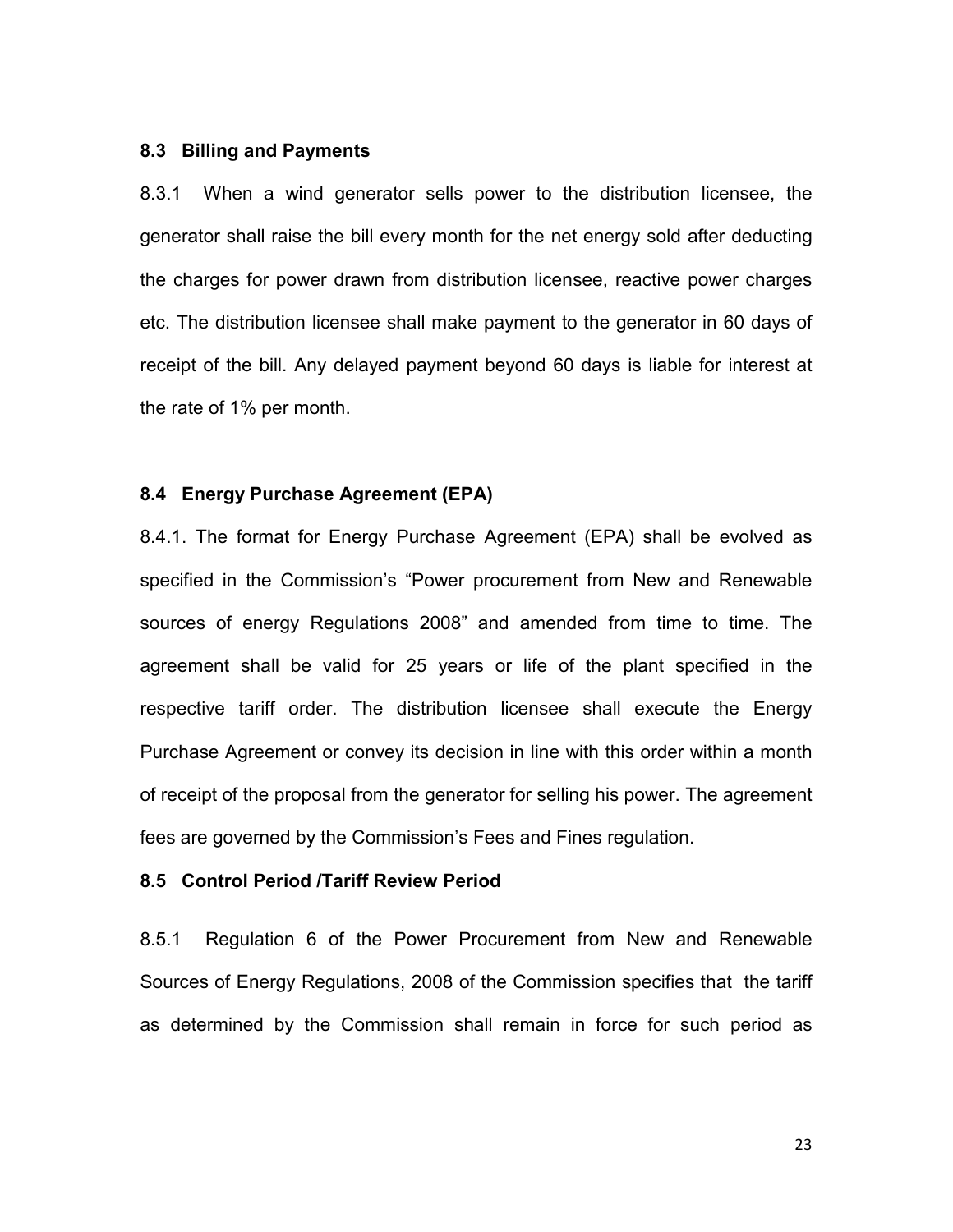specified by the Commission in such tariff orders and the control period may ordinarily be two years.

 8.5.2 The Commission proposes control period of two years from the date of issue of the final order and tariff period is 25 years.

### 9.0 Issues related to open access:

- 1. Banking
- 2. Open access charges Transmission and Wheeling, and Line losses
- 3. Cross subsidy surcharge
- 4. Reactive power charges
- 5. Grid availability charges
- 6. Energy Accounting and Billing Procedure
- 7. Energy wheeling agreement and fees
- 8. Security Deposit
- 9. Power factor disincentive
- 10. Metering
- 11. Connectivity and evacuation of power
- 12. Harmonics

### 9.1 Banking :

9.1.1 The evolution of banking of wind energy generated from the captive generating plants and the losses stated to have encountered by the distribution licensee on account of banking have been discussed in all of the tariff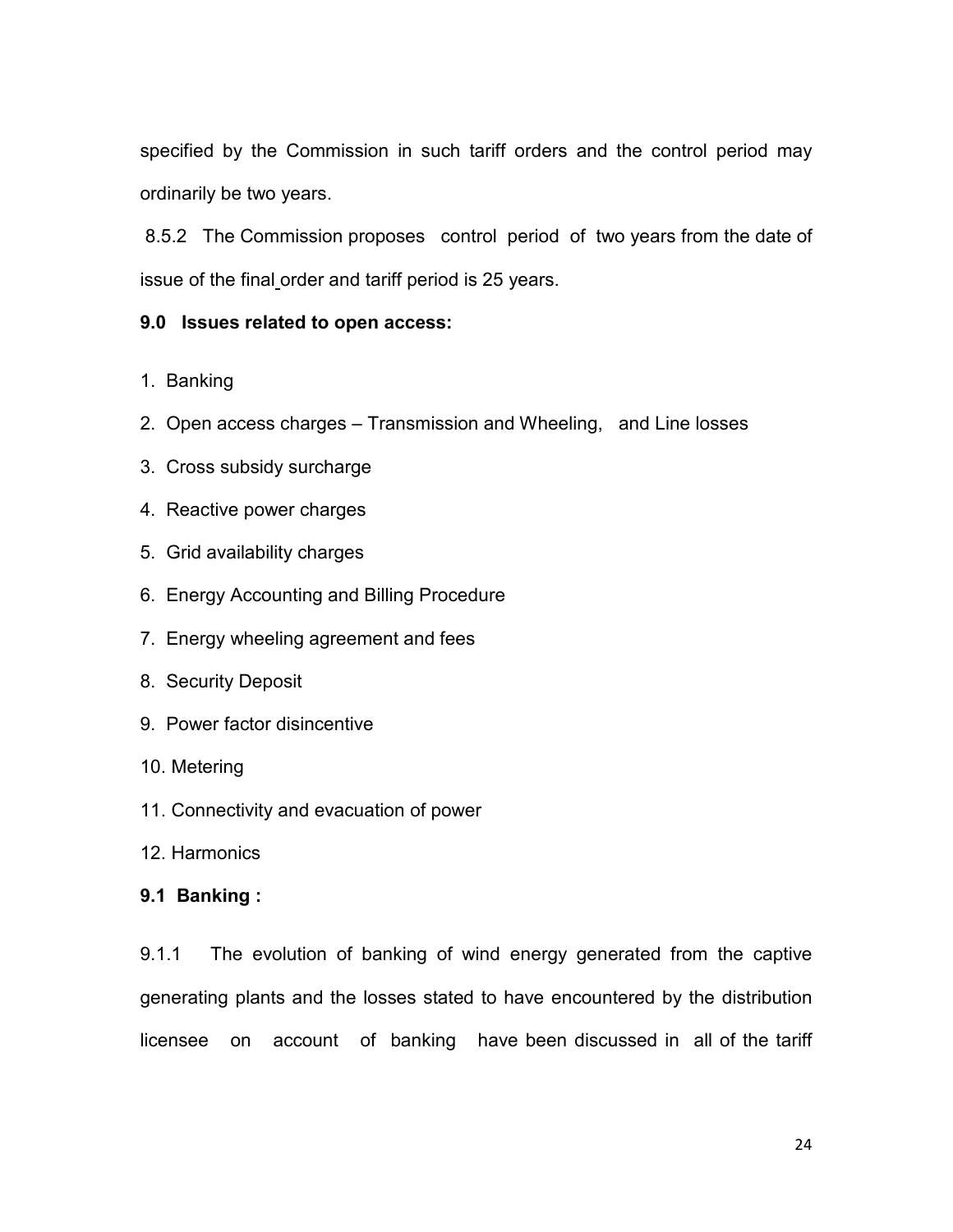orders of wind energy issued by the Commission so far. The distribution licensee has been objecting to the provision of banking provided to the wind power which it says is extremely infirm compared to all other sources of renewable energy.

9.1.2 The erstwhile TNEB followed its rule of banking until 15.5.2006 the date of issue of the first tariff order for wind power by this Commission. In order to promote clean form of energy, promotional measures were considered. Initially the wind energy generator was allowed to adjust in two HT industrial services. A banking charge of 2% was levied from March 1986. This was raised to 5% in March 2002. The banking period underwent changes many times from three months to one year, then to two years, again to three months etc.

9.1.3 Banking has always remained a bone of contention between the licensee and Wind Energy Generators(WEGs). In the consultative processes undertaken by the Commission before issue of every tariff order, the Distribution licensee has always requested to remove the facility of banking provided to the wind energy generators. The wind energy generators on the other hand had raised concerns on the investments made having banking provision in mind and cited principles of promissory estoppel.

9.1.4 In the order of 2012, the banking charges were fixed as the difference between the average power purchase cost through bilateral trading on all India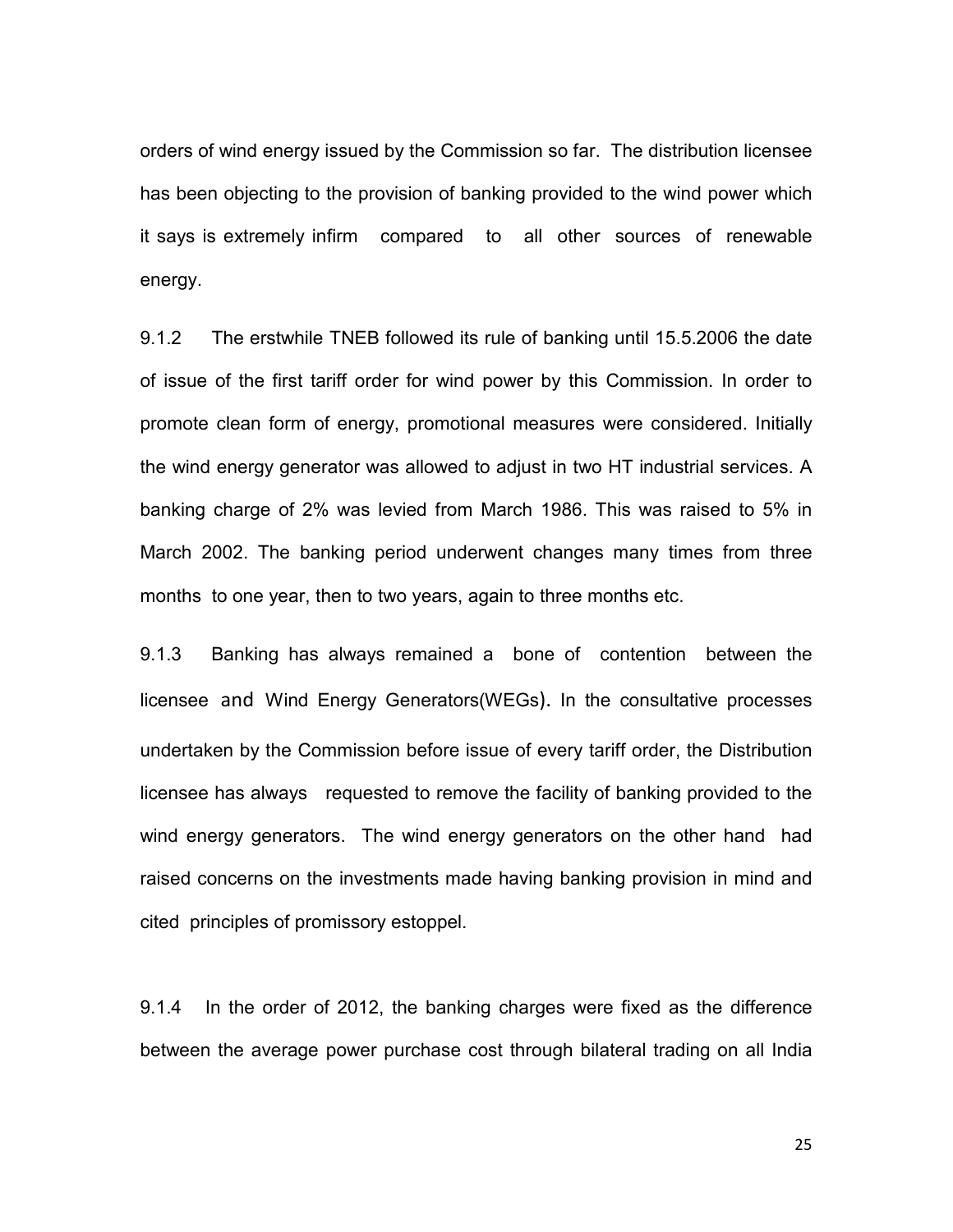basis taken for a period of two years and the maximum preferential tariff specified in the order which worked out to Rs.0.94 per kWhr. This order on banking charges was challenged by stakeholders before Hon'ble APTEL vide Appeal Nos.197, 198 of 2013 etc. and APTEL remanded the issue to the Commission.

9.1.5 While disposing the remanded case in R.A No.6 of 2013 dt.31.3.2016, Commission observed that it is time that the promotional concessions are gradually withdrawn and however fixed the banking charges at 10% in kind. In the order No. 3 of 2016, Commission fixed the banking charges at 12% in kind.

9.1.6 Appeals have been filed against the Order No. 3 of 2016 and the remanded case in R.A No.6 of 2013 by the distribution licensee as well as the wind generators and captive users before the Hon'ble Appellate Tribunal of Electricity. Appeals have also been filed against the order of APTEL in Appeal Nos. 197,198 of 2013 etc. dt.24.5.2013, by the Distribution licensee and wind energy generators before the Hon'ble Supreme Court of India. Licensee had filed petitions before the Commission praying for change in banking period from April to March to January to December to all wind generators commissioned prior to 31.10.2016 and to dispense with banking facility for all new WEGs commissioned from 01.11.2016. Before the Hon'ble APTEL, the licensee has sought to dispense with the provision of banking of wind energy for all WEGs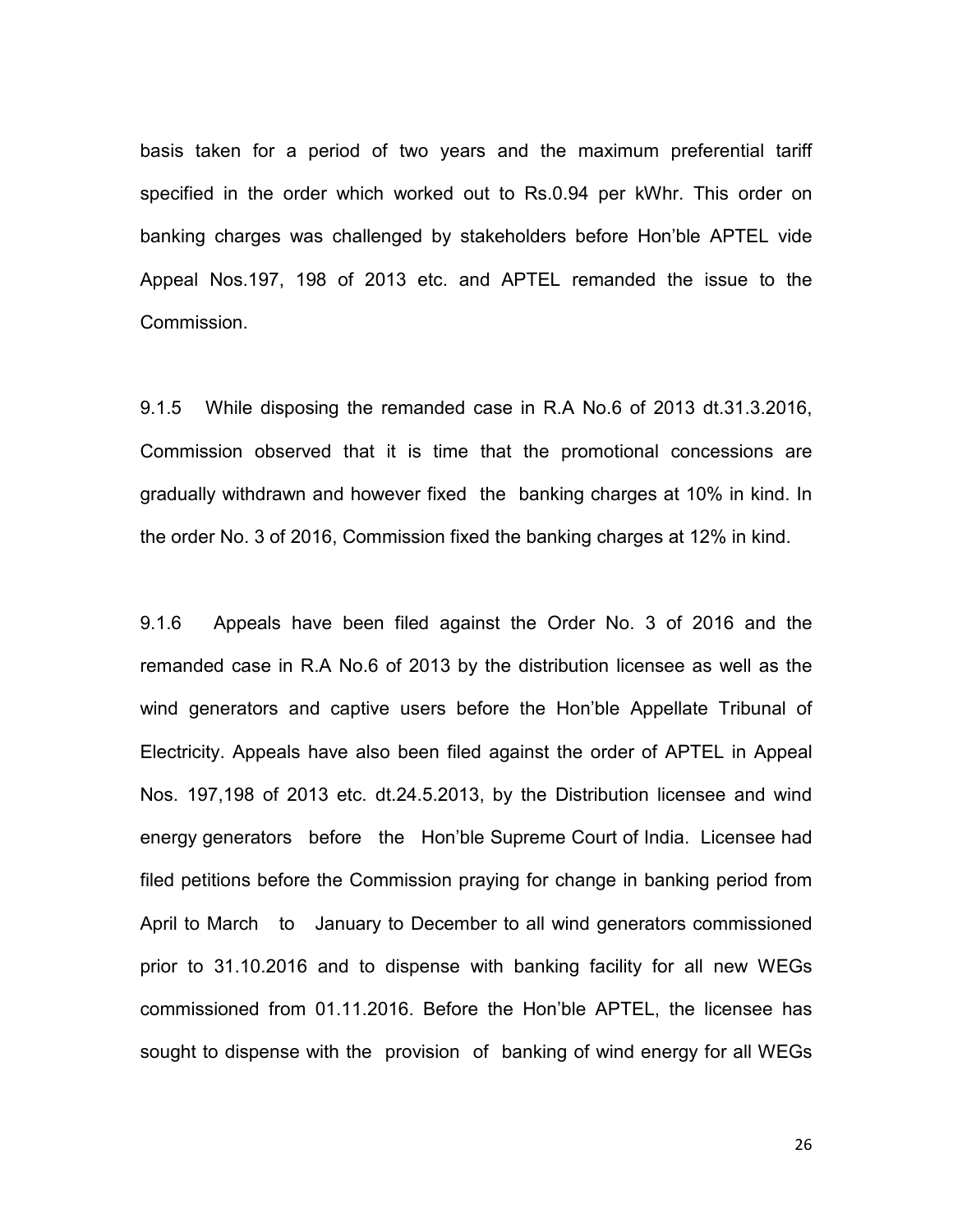irrespective of date of commissioning and for future projects as well. All these litigations are pending before the respective courts.

9.1.7 TANGEDCO has often stated that banking is detrimental to the finances of the utility. 70% of the installed capacity of wind is for captive consumption. In their various petitions filed before the Commission and APTEL, TANGEDCO has stated that banking has caused heavy losses due to power purchase cost in non wind season and additional expenditure in the form of integration cost in the process of accommodating wind energy by backing down and surrendering power.

9.1.8 The wind energy developers have been contending that banking is a necessary provision to be continued and there is no financial loss to the licensee.

9.1.9 Number of developments have taken place in the recent years. The State has attained a power surplus situation. Restriction and control measures on supply of electricity have been lifted and the G.O issued by the Government of Tamil Nadu invoking section 11 of the Electricity Act,2003 with directions to all generators to supply power within the State has been rescinded. The rise in captive installations is a cause of concern with respect to the facility of banking of energy.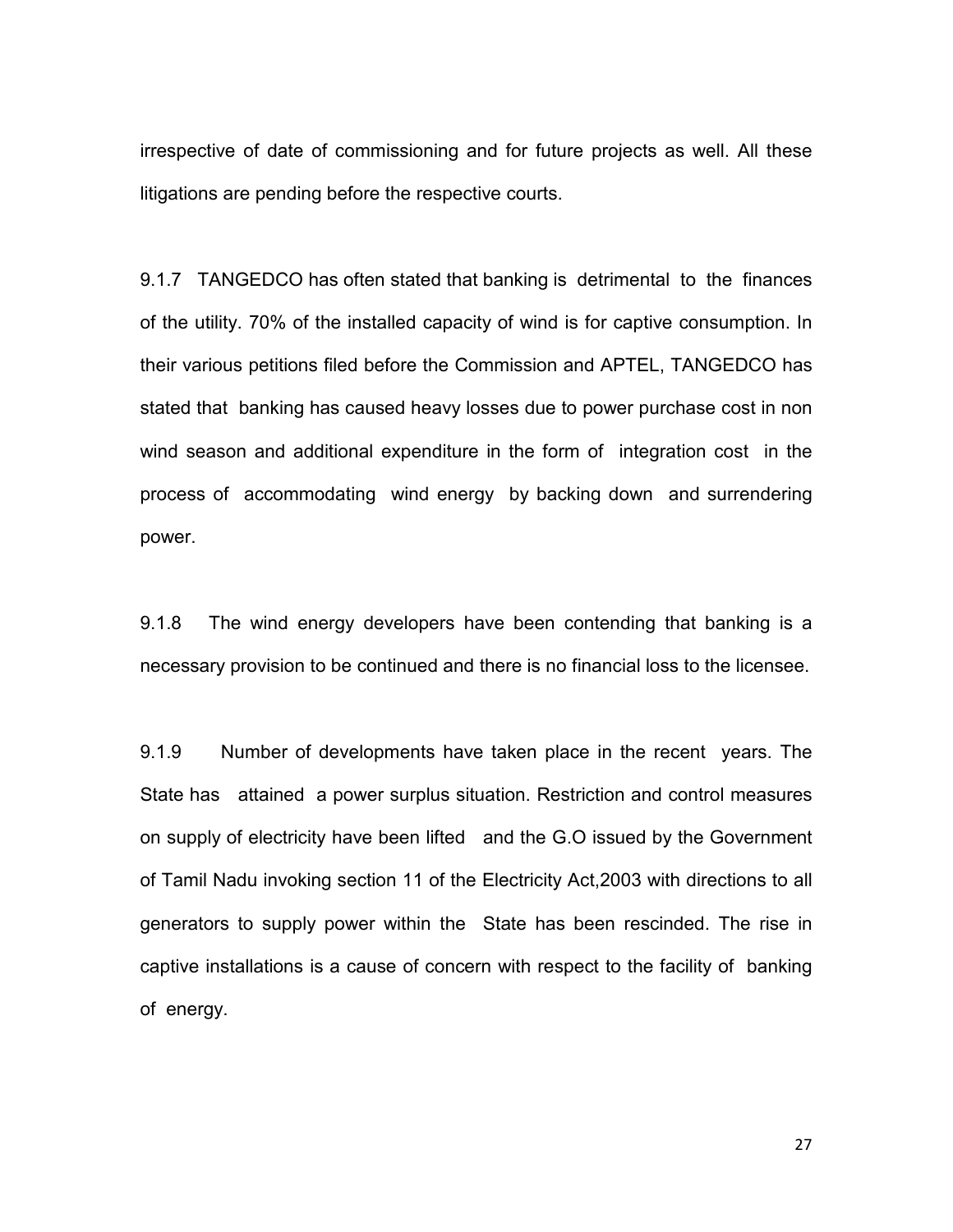9.1.10 Commission proposes that the captive wind power plants shall restrict the installation capacity such that there is no excess generation beyond the annual average consumption, say taken for two or three years.

9.1.11 Banking provisions in other renewable rich States :

| Name of State ERC  | <b>Banking provisions</b>                                                                      |  |  |
|--------------------|------------------------------------------------------------------------------------------------|--|--|
| Andhra<br>Pradesh  | Banking period - 12 months from April to March;                                                |  |  |
| <b>ERC</b>         | Drawal of banked energy not permitted during from 1 <sup>st</sup>                              |  |  |
|                    | April to 30 <sup>th</sup> June and from 1 <sup>st</sup> February to 31 <sup>st</sup> March. In |  |  |
|                    | addition, drawal of banked energy during ToD period not                                        |  |  |
|                    | permitted throughout the year.                                                                 |  |  |
|                    | Energy banked between the period from 1 <sup>st</sup> April and 31 <sup>st</sup>               |  |  |
|                    | January of each financial year and remains unutilized                                          |  |  |
|                    | shall be purchased at 50% of pooled cost of power                                              |  |  |
|                    | purchase. Energy credited during the month of February                                         |  |  |
|                    | and March carried forward to April of next financial year.                                     |  |  |
|                    | Banking charges - 2% in kind.                                                                  |  |  |
| <b>Gujarat ERC</b> | Banking facility of one month; Excess generation shall be                                      |  |  |
|                    | set off in one billing cycle in proportion to generation in                                    |  |  |
|                    | peak and normal hours.                                                                         |  |  |
|                    | No Banking for third party.                                                                    |  |  |
|                    | Banking charges - 2% in kind.                                                                  |  |  |
|                    | Surplus power after set off to be purchased<br>by                                              |  |  |
|                    | Distribution licensee at Average Pooled power Purchase                                         |  |  |
|                    | Cost (APPC).                                                                                   |  |  |
| Maharashtra ERC    | Banking - 12 months from April to March;                                                       |  |  |
|                    | Credit for banked energy not permitted during April, May,                                      |  |  |
|                    | October and November.                                                                          |  |  |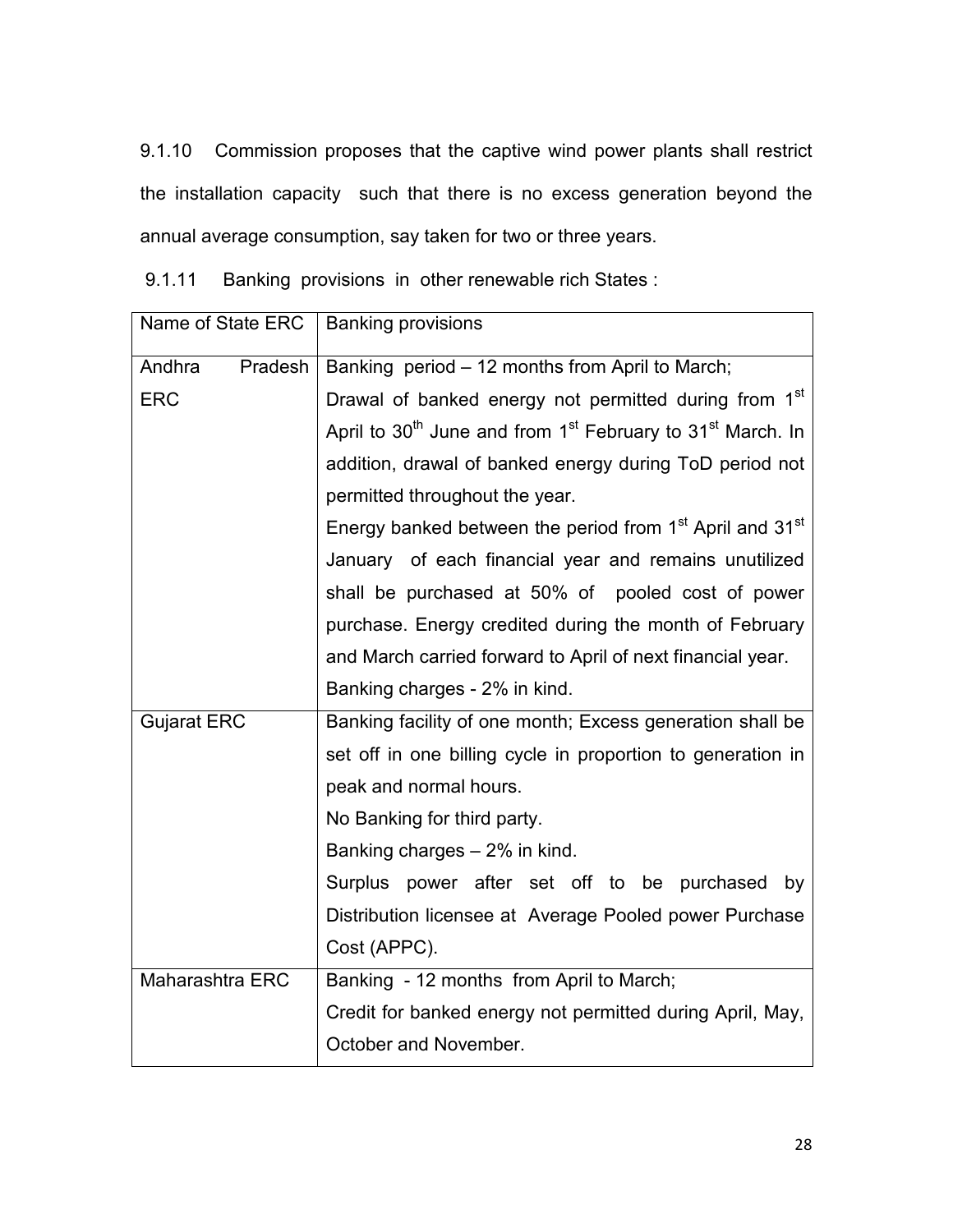|               | Energy banked during peak TOD slots may also be<br>drawn during off-peak TOD slots, but the energy banked<br>during off-peak TOD slots may not be drawn during peak<br>TOD slots.<br>Banking charges - 2%.<br>Unutilised banked energy of 10% to be purchased at<br>Pooled cost of power purchase.                                                                                                                                                                                                                                                     |
|---------------|--------------------------------------------------------------------------------------------------------------------------------------------------------------------------------------------------------------------------------------------------------------------------------------------------------------------------------------------------------------------------------------------------------------------------------------------------------------------------------------------------------------------------------------------------------|
| Rajasthan ERC | Banking – monthly basis; RE generator has to say on the<br>first of every month the quantum of energy it wishes to<br>bank; Banked energy in a month shall not exceed<br>quantum of energy injected in the grid; If energy injected<br>is less than that indicated, banked energy will be<br>restricted to energy injected.10% of unutilized banked<br>energy at the end of the month shall be entitled for<br>payment at 60% of large industrial power tariff excluding<br>fuel surcharge. Unutilized banked energy, in excess of<br>10% shall lapse. |
| Karnataka ERC | Banking – annual; Banking charges – 2% in kind;<br>Unutilised banked energy purchased at 85% of generic<br>tariff.                                                                                                                                                                                                                                                                                                                                                                                                                                     |

9.1.12 It is seen that the renewable energy rich States have all placed huge restrictions in the facility of banking of wind energy compared to the banking mechanism in this State. With a huge capacity of 7900 MW in the State and 70% of the capacity under captive generation i.e 5500 MW which is higher than the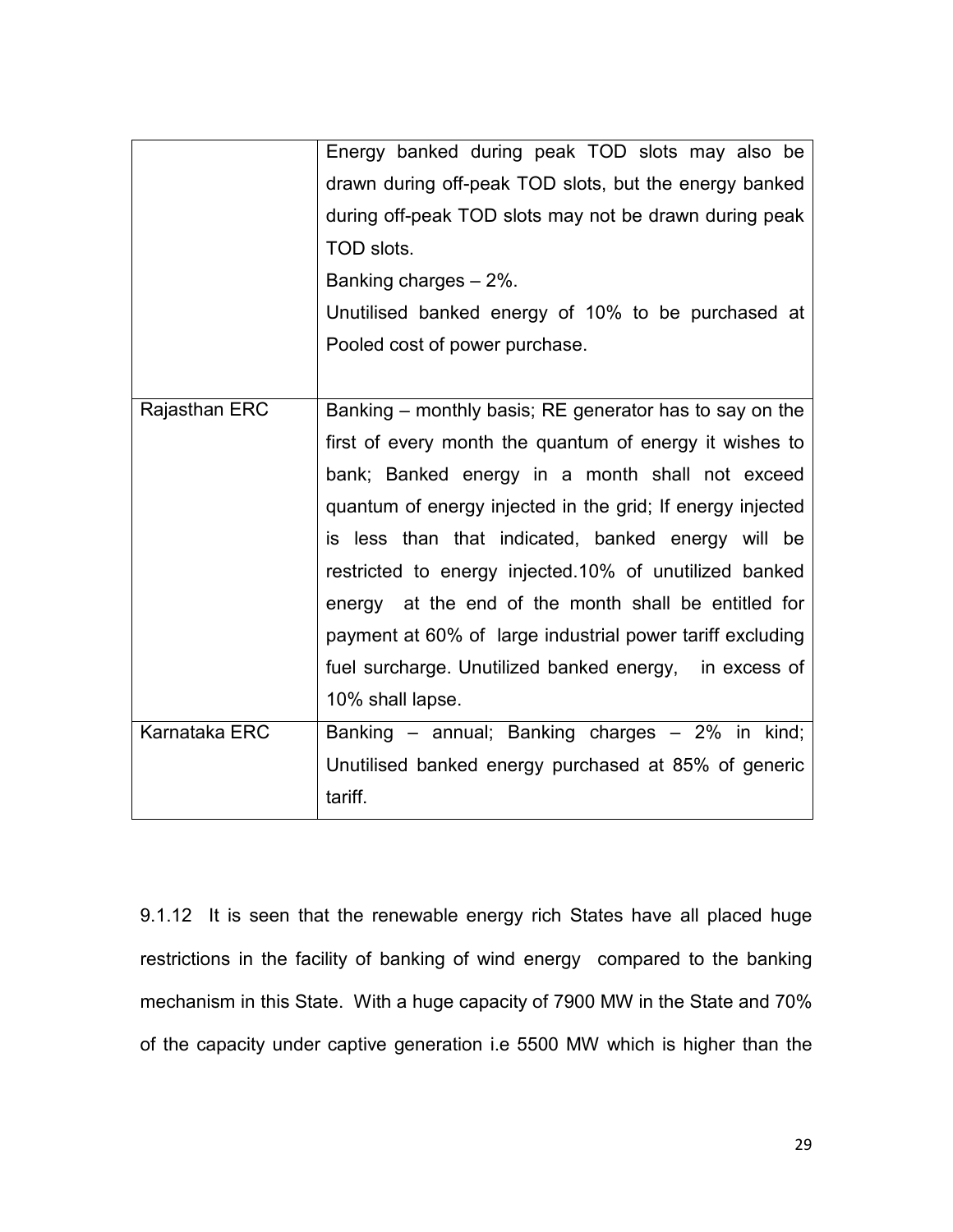installed capacity of any other state, the distribution licensee may find it difficult to provide banking for all captive users in the State.

9.1.13 In view of the various developments as discussed, the Commission is of the view that the issue of Banking needs to be reviewed. Commission proposes the following alternatives and invites comments/suggestions substantiating reasons for the same:

i) To dispense the facility of banking of wind energy but with deemed purchase of excess generation.

#### (OR)

ii) Banking facility of one month with time block wise adjustments on implementation of DSM regulations and purchase of unutilized energy at the end of each month.

#### (OR)

iii) Banking facility for 12 months from January to December with time block wise adjustments on implementation of DSM regulations and banking charges of 14% in kind and purchase of unutilized energy at the end of the year.

### (OR)

iv) Banking facility for 12 months from April to March with time block wise adjustments on implementation of DSM regulations and banking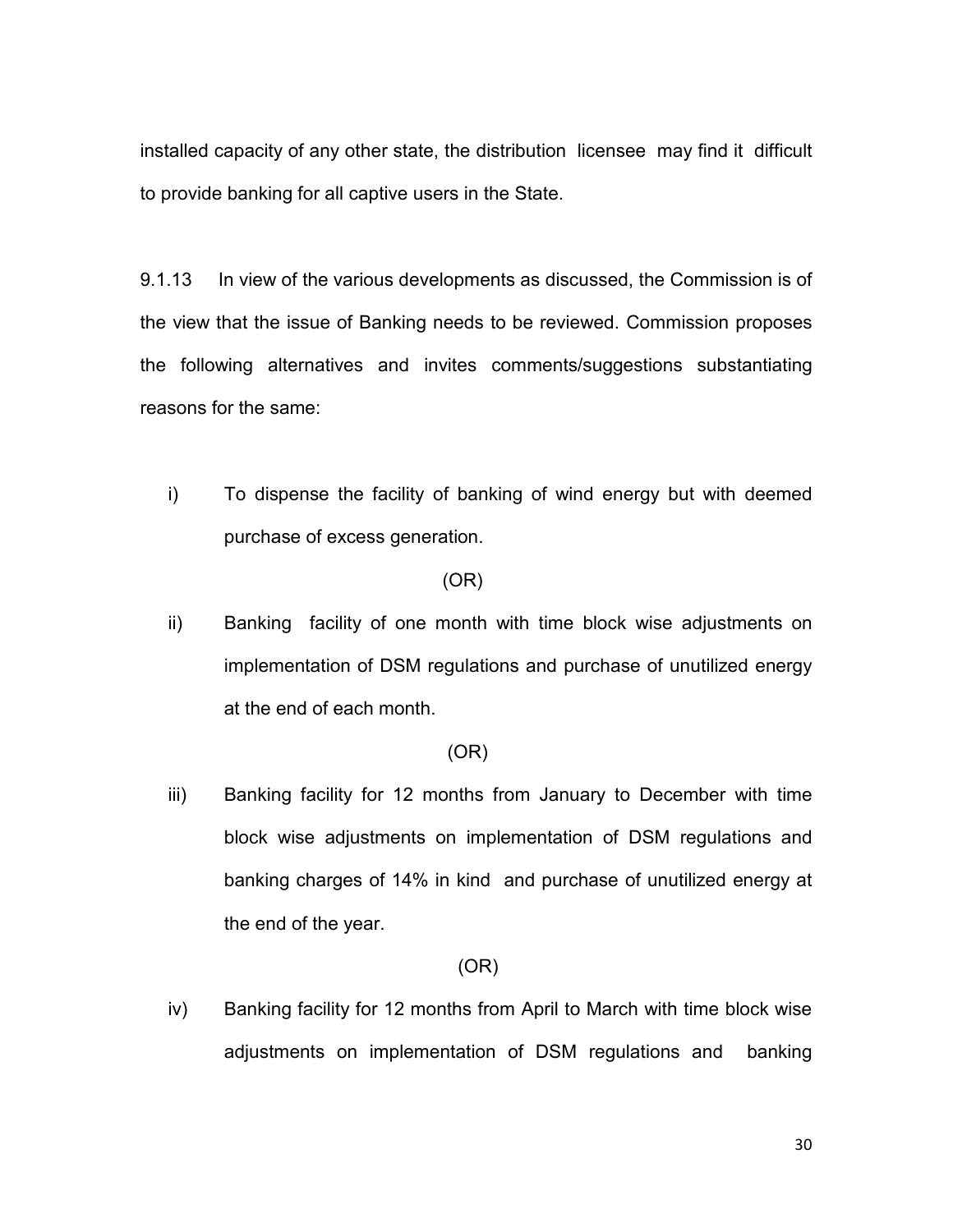charges of 14% in kind and purchase of unutilized energy at the end of the year.

 For all the four options above, the purchase of excess generation/ unutilized banked energy shall be at 75% of respective wind energy tariffs for normal wind energy captive users and 75% of Pooled cost of power purchase as notified in the orders of the Commission from time to time for captive generators under REC scheme.

9.1.14 There shall be no facility of banking of energy for third party power purchase.

## 9.2 Transmission, wheeling charges & scheduling and system operation charges :

9.2.1 Transmission, Wheeling and Scheduling & system operation charges are generally regulated by the Commission's Tariff regulations, Grid Connectivity & Open access regulations and Commission's order on open access charges issued from time to time. However as a promotional measure, under sections 61 and 86(1) (e) of the Act, Commission in the tariff orders of 2012 and 2016 fixed 40% of the charges applicable for conventional power for wind energy.

9.2.2 Wind power has adequately been promoted and the tariffs lower than that of conventional power plants. The concessions granted are being subsidized by other users of the network and ultimately borne by the consumers.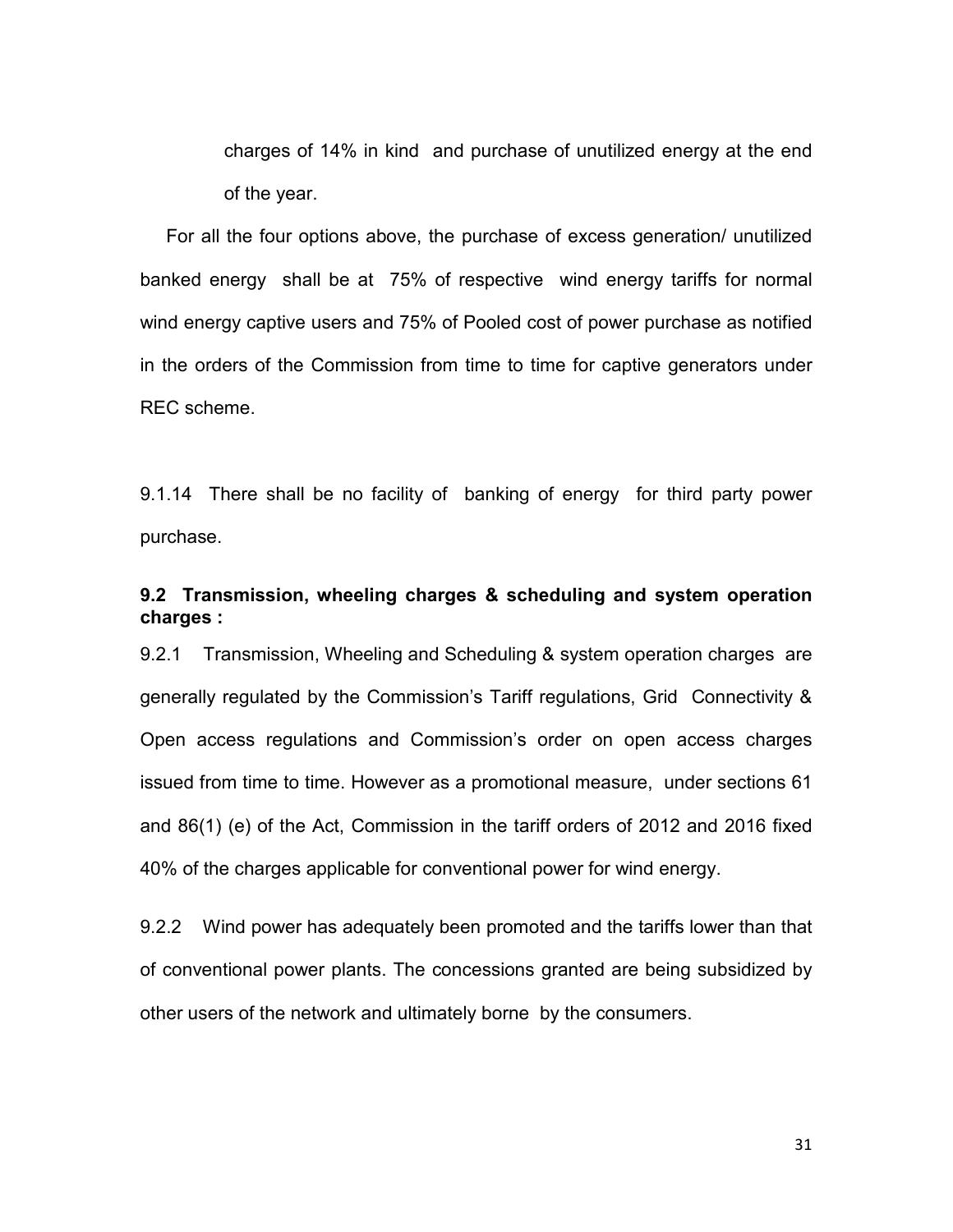9.2.3 In the case of scheduling and system operation charges, the work done by SLDC is the same as in the case of conventional power. SLDC has to monitor the grid operations effectively on real time basis. The scheduling and system operation charges have to be determined in a non-discriminatory manner with reference to the functions of SLDC and there cannot be any concession.

9.2.4 Wind energy is in a position to compete with conventional power sources and thus can be treated in the manner related to conventional power. Commission proposes the transmission, wheeling and scheduling and system operation charges at 50% of that applicable for conventional power as notified by the Commission from time to time. In respect of the WEGs availing Renewable Energy Certificates (REC), 100% of the respective charges as specified in the relevant orders shall apply.

9.2.5 Line losses :

 The generators shall bear the actual line losses in kind as specified in the respective orders of the Commission issued from time to time.

### 9.3 Cross subsidy surcharge

 9.3.1 The Commission in its tariff orders related to different renewable power, has ordered to levy 50% of the cross subsidy surcharge for third party open access consumers. Wind energy being in a position to compete with conventional power sources, Commission proposes levy of 60% of cross subsidy surcharge of that applicable to conventional power.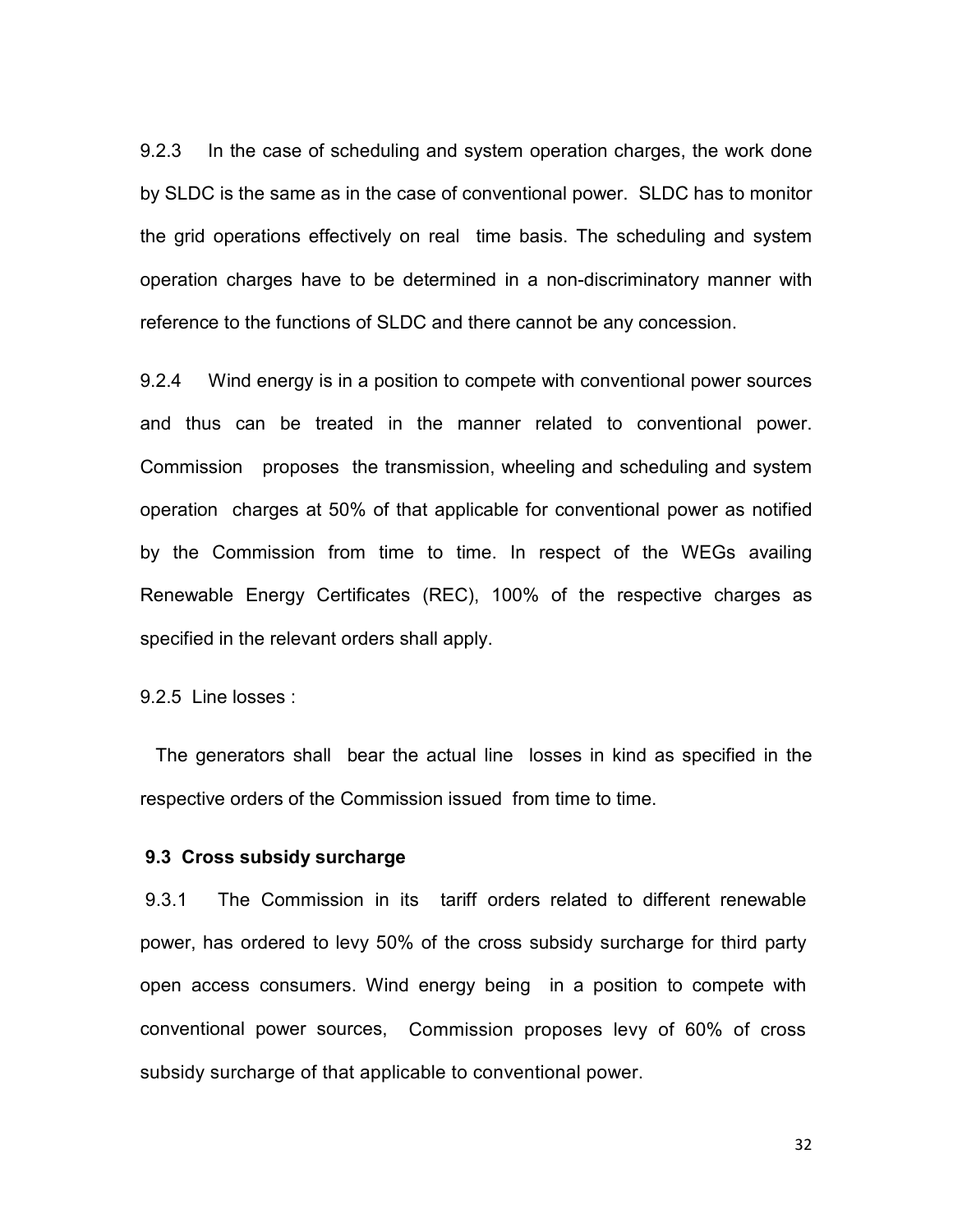#### 9.4 Reactive Power Charges

9.4.1 Due to inherent characteristics, the induction type wind energy generators are prone to draw reactive power from the grid, if adequate power factor correction is not applied. During the wind season, wind energy generators contribute around 25% of the grid demand and in such a situation grid stability will be jeopardized, if the wind energy generators are allowed to draw considerable reactive power from the grid. Therefore, the Commission proposes to retain the charges fixed in Order No.3 dated 31-03-2016 i.e 25 paise per kVARh will be levied on wind energy generators, who draw reactive power up to 10% of the net active energy generated. Anyone drawing in excess of 10% of the net active energy generated will be liable to pay double the charge.

#### 9.5 Grid Availability Charges

#### 9.5.1 Start up power

9.5.1.1 Due to its infirm nature of the wind, stoppage of wind energy generation and frequent start up of WEGs are common in the wind energy sector. Therefore the drawal of energy by the wind generators during the start up from the distribution licensee shall be adjusted against the generated energy.

### 9.5.2 Stand by charges

9.5.2.1 If adequate generation does not materialize or if drawal by the captive/ third party consumer exceeds generation, the energy charges and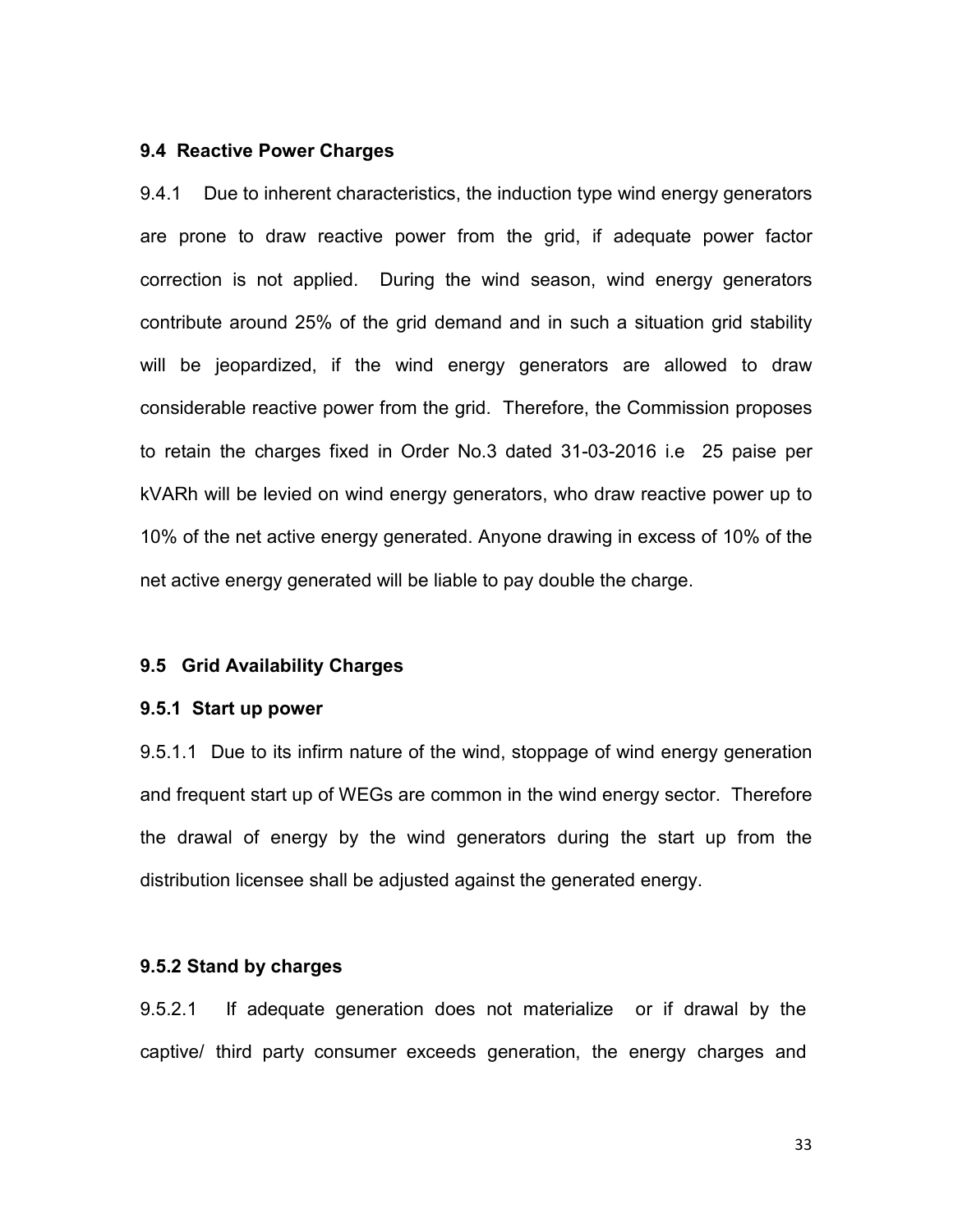demand charges at the user end shall be regulated as per the Tamil Nadu Electricity Regulatory Commission Grid Connectivity and Intra-State Open Access Regulations,2014 and Commission's Regulation /Order/ on Deviation Settlement Mechanism( DSM) and other relevant orders as may be applicable.

#### 9.6 Energy Accounting and Billing Procedure

9.6.1 The energy accounting shall be regulated by the Commission's Regulations / Order on open access, Deviation Settlement Mechanism(DSM). Till such time the DSM is implemented in the State, if a renewable energy generator utilizes power for captive use or if he sells it to a third party, the distribution licensee shall raise the bill at the end of the billing period for the net energy supplied. The licensee shall record the slot wise generation and consumption during the billing period. Slot-wise adjustment shall be made for the billing period. Peak hour generation can be adjusted to normal hour or off peak hour consumption of billing period. Normal hour generation can be adjusted to off peak hour consumption of the billing period. Excess consumption will be charged at the tariff applicable to the consumer subject to the terms and conditions of supply.

9.6.2 When DSM is implemented, the licensee shall record the time block wise generation and consumption during the billing period. Time  $block$ ken w ise adjustment shall be made for the billing period. Excess consumption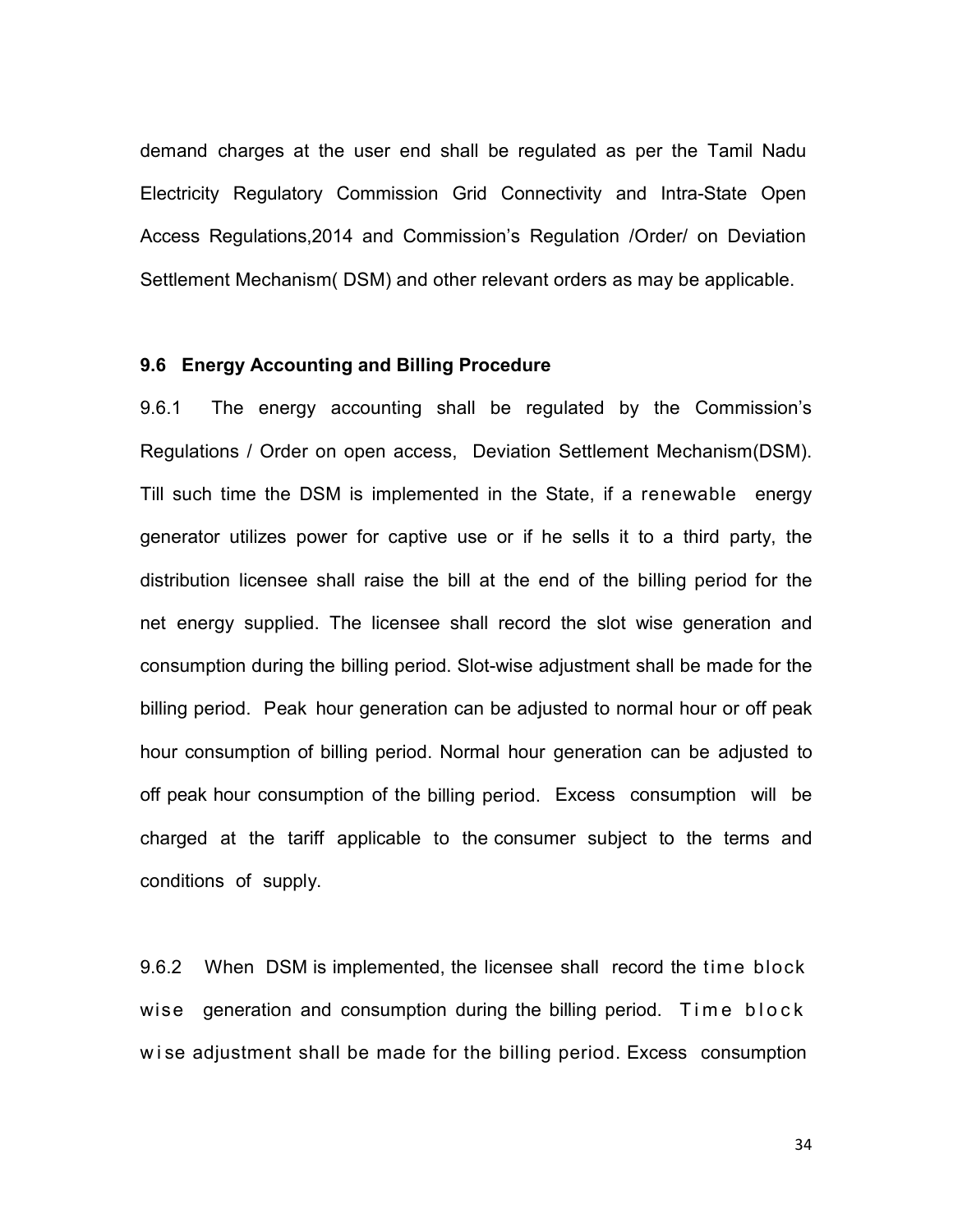will be charged at the tariff applicable to the consumer subject to the terms and conditions of supply.

9.6.3 The excess generation/unutilized energy may be sold at the rate of 75% of respective wind energy tariffs for normal wind energy captive users and 75% of Pooled cost of power purchase as notified in the orders of the Commission from time to time for captive generators under REC scheme.

#### 9.7 Energy Wheeling Agreement and fees

9.7.1 The format for Energy Wheeling Agreement, application and agreement fees, procedure and terms & conditions are governed by Commission's following regulations in force.

- (1) Tamil Nadu Electricity Regulatory Commission Grid Connectivity and Intra-State Open Access Regulations,2014.
- (2) Power procurement from New and Renewable sources of energy Regulations 2008.

#### 9.8 Security deposit

9.8.1 As regards the security deposit to be paid by captive /third party user, the Commission proposes to retain the present arrangements i.e. charges corresponding to two times the maximum net energy supplied by the distribution licensee in any month in the preceding financial year shall be taken as the basis for the payment of security deposit.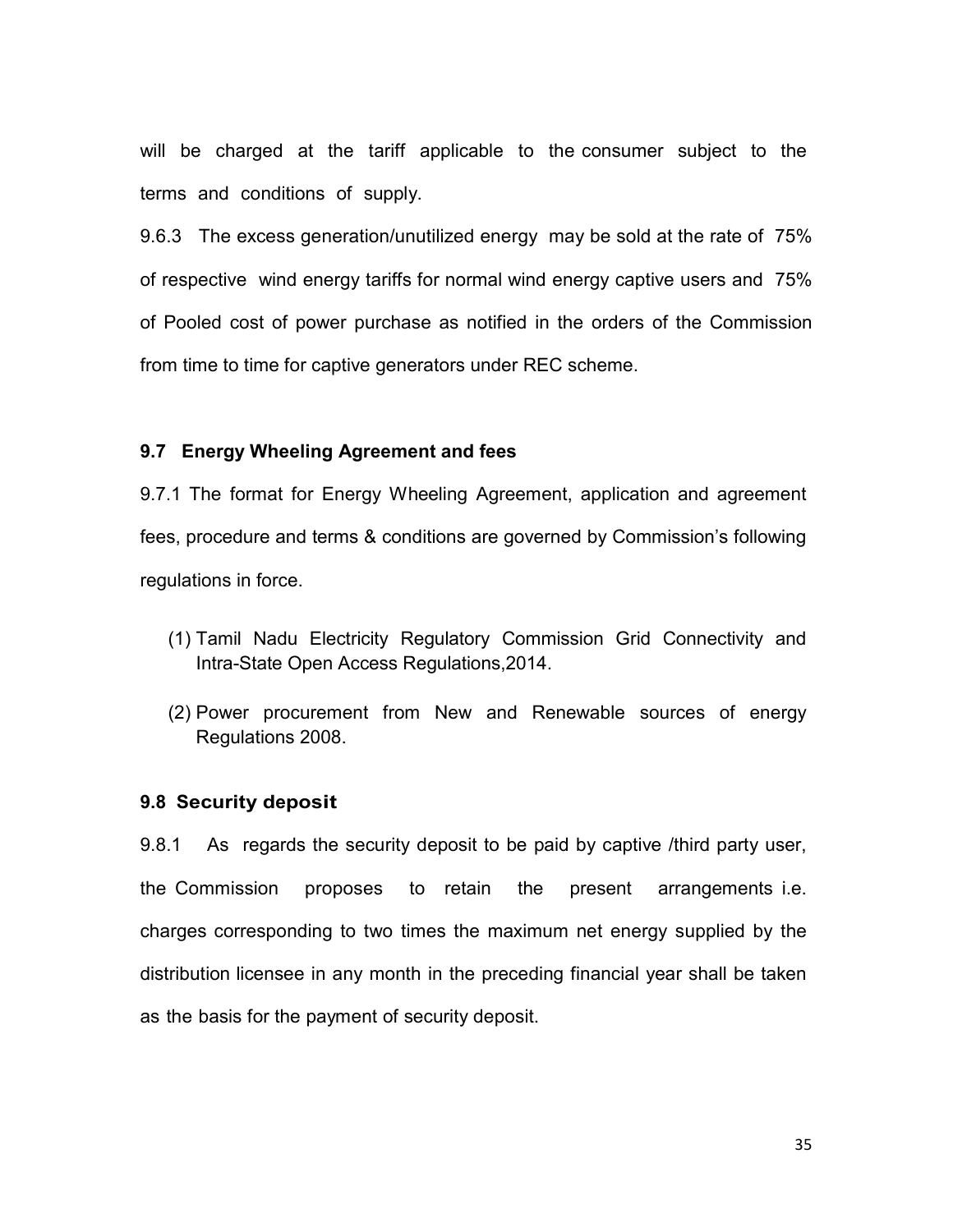## 9.9 Power Factor disincentive

9.9.1 Power factor disincentive may be regulated for the power factor recorded in the meter at the user end as specified in the relevant regulations/orders in force.

## 9. 10. Metering

9.10.1 The Commission proposes that metering and communication shall be in accordance with the following regulations in force:

(1) Central Electricity Authority (Installation and Operation of Meters) Regulations

- (2) Tamil Nadu Electricity Distribution and Supply Codes
- (3) Tamil Nadu Electricity Grid Code
- (4) Tamil Nadu Electricity Regulatory Commission Grid Connectivity and Intra- State Open Access Regulations,2014.

## 9.11 Connectivity and Evacuation of power

9.11.1 The connectivity and power evacuation system shall be provided as per the Act / Codes/ Regulations/orders in force.

## 9.12 Harmonics

9.12.1 The WEGs shall follow the CEA (Technical Standards for Connectivity of the Distributed Generation Resources) Regulations, 2013 in respect of harmonics. It is the responsibility of the generator to provide adequate filtering mechanism to limit the harmonics within the stipulated norms. It shall be done before connecting the generator to the grid and the harmonics shall be measured by the respective distribution licensee during the commissioning. If the WEGs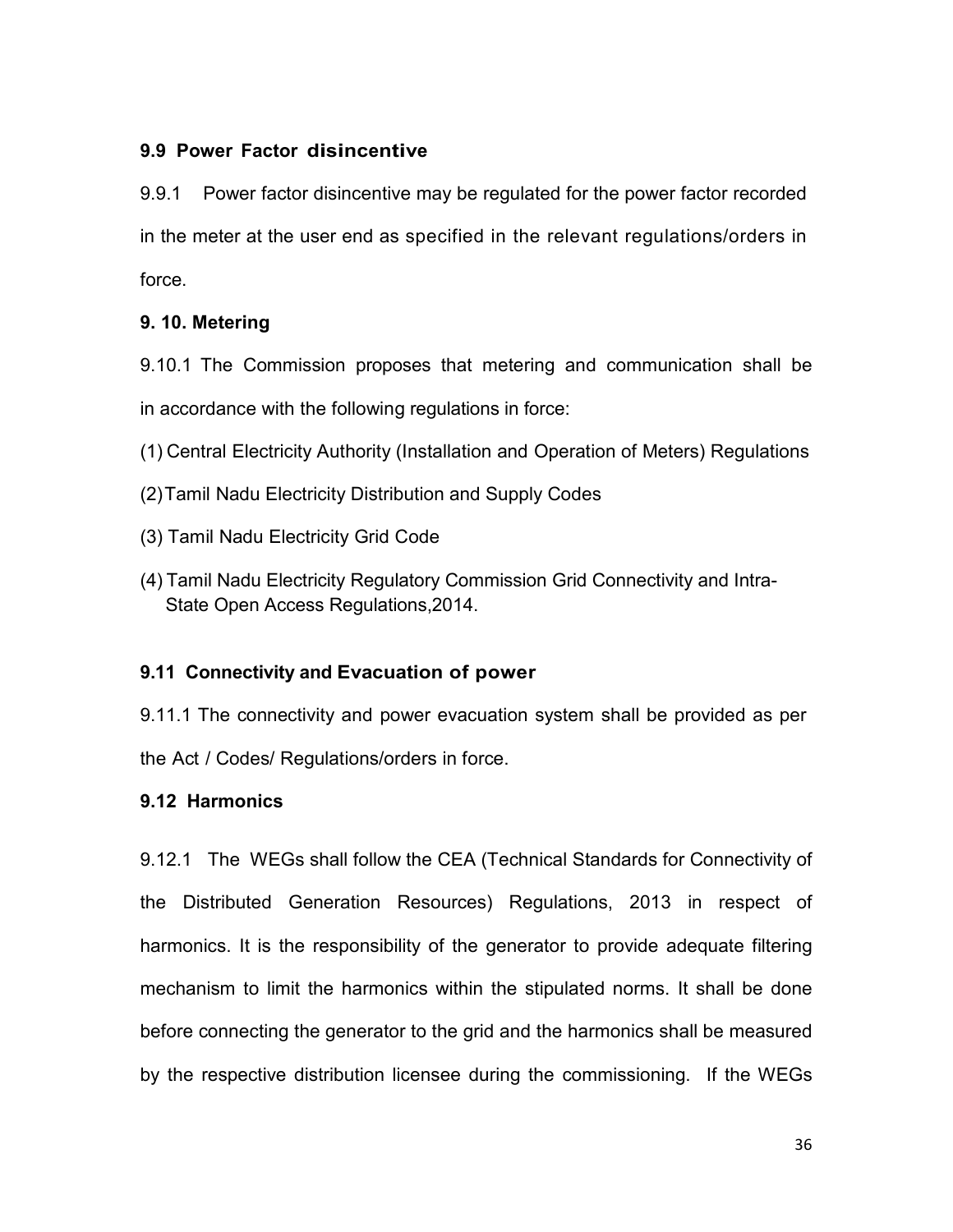inject the harmonics beyond the stipulated limit, they shall pay a compensation of 15% of applicable generation tariff rate to the distribution licensee in whose area the plant is located till such time it is reduced within the stipulated limit. The distribution licensee is responsible for measurement of harmonics with standard meters and issue notices for payment of compensation charges if the harmonics is beyond the stipulated limit. A minimum of 15 days notice period shall be given for payment of compensation charges.

#### 10.0. Applicability of the proposed order

10.1 This Order shall come into force on expiry of the control period of order No.3 of 2016 dt.31.3.2016. The tariff proposed to be fixed shall be applicable for purchase of wind energy by the Distribution Licensee from wind energy generators(WEGs) conforming to this order commissioned during the control period of the order. The open access charges and other terms and conditions specified in this order shall be applicable to all the wind energy generators, irrespective of their date of commissioning.

(By order of Tamil Nadu Electricity Regulatory Commission)

 (S.Chinnarajalu) **Secretary** Tamil Nadu Electricity Regulatory Commission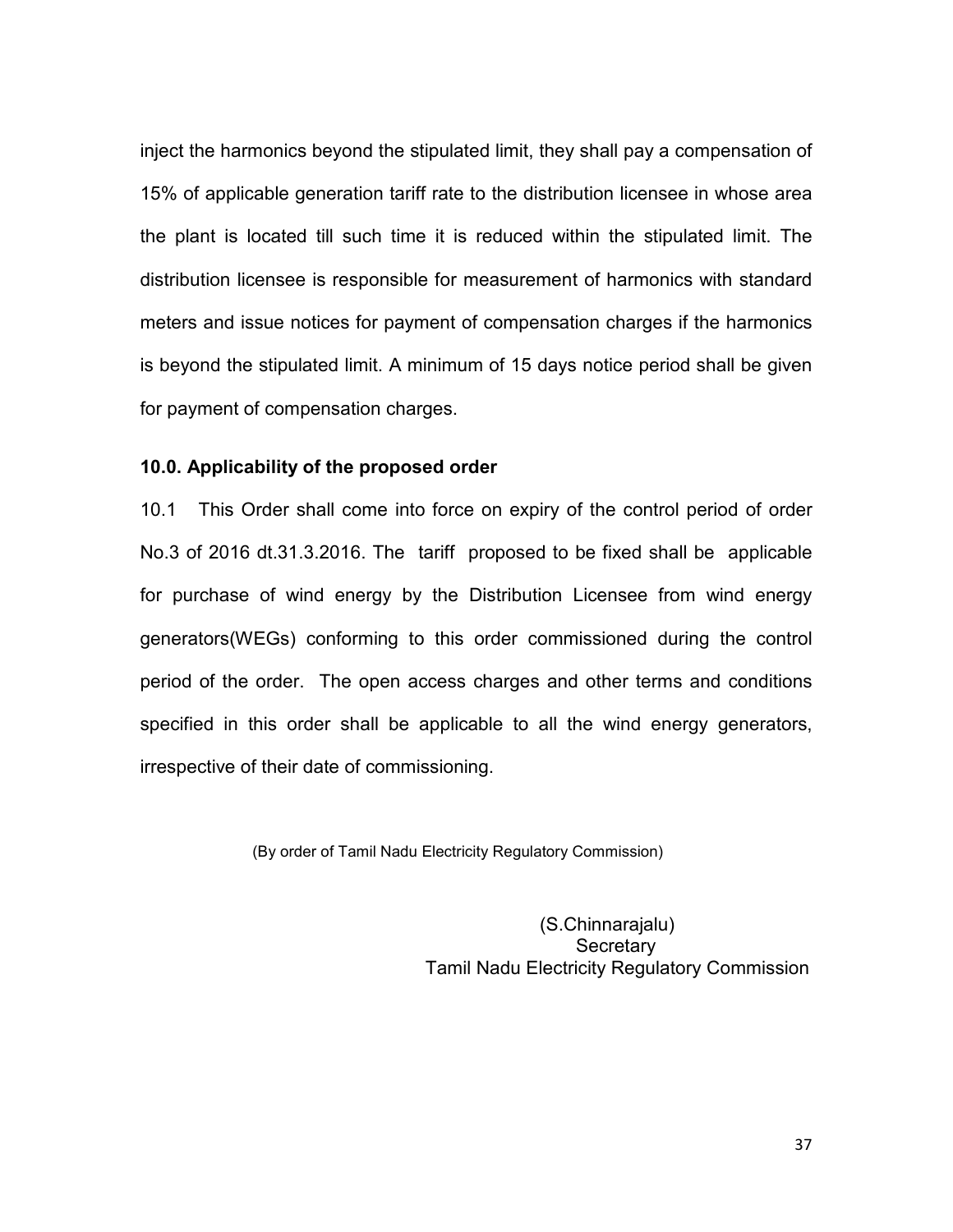| Capital cost            | 52500000                                                                     |              |         |         |         |         |                |         |         |         |  |  |  |
|-------------------------|------------------------------------------------------------------------------|--------------|---------|---------|---------|---------|----------------|---------|---------|---------|--|--|--|
| <b>PLF</b>              | 29.15%                                                                       |              |         |         |         |         |                |         |         |         |  |  |  |
| Depreciation            | <b>Wind Tariff</b><br>3.60%                                                  |              |         |         |         |         |                |         |         |         |  |  |  |
| Interest                | $9.950\%$ (10 + 1) yr.                                                       |              |         |         |         |         |                |         |         |         |  |  |  |
| Dt:Eq.                  | 70 & 30                                                                      |              |         |         |         |         |                |         |         |         |  |  |  |
| O & M                   | 1.1% on85%+0.22% on 15% with 5 % escl.                                       |              |         |         |         |         |                |         |         |         |  |  |  |
| Insurance               | 0.75 % on 85% of capital cost to be reduced by 0.5% of previous year's value |              |         |         |         |         |                |         |         |         |  |  |  |
| Residual value          | 10%                                                                          |              |         |         |         |         |                |         |         |         |  |  |  |
| <b>ROE</b>              | 17.56%                                                                       |              |         |         |         |         |                |         |         |         |  |  |  |
| Life of Plant           | 25 Yr.                                                                       |              |         |         |         |         |                |         |         |         |  |  |  |
| Aux.consump.            | 0%                                                                           |              |         |         |         |         |                |         |         |         |  |  |  |
| W.Cap.                  | O&M 1m +Receivables 2m.                                                      |              |         |         |         |         |                |         |         |         |  |  |  |
| Inst. On W.Cap.         | 10.95%                                                                       |              |         |         |         |         |                |         |         |         |  |  |  |
| Discount factor         | 8.75%                                                                        |              |         |         |         |         |                |         |         |         |  |  |  |
|                         |                                                                              |              |         |         |         |         |                |         |         |         |  |  |  |
| Gross Gen               | 2553540                                                                      | 2553540      | 2553540 | 2553540 | 2553540 | 2553540 | 2553540        | 2553540 | 2553540 | 2553540 |  |  |  |
| Years                   |                                                                              | $\mathbf{2}$ | 3       | 4       | 5       | 6       | $\overline{7}$ | 8       | 9       | 10      |  |  |  |
| <b>ROE</b>              | 2765700                                                                      | 2765700      | 2765700 | 2765700 | 2765700 | 2765700 | 2765700        | 2765700 | 2765700 | 2765700 |  |  |  |
| Depreciation            | 1606500                                                                      | 1606500      | 1606500 | 1606500 | 1606500 | 1606500 | 1606500        | 1606500 | 1606500 | 1606500 |  |  |  |
| Insurance cost          | 334688                                                                       | 333014       | 331349  | 329692  | 328044  | 326404  | 324772         | 323148  | 321532  | 319924  |  |  |  |
| Interest on Loan        | 3656625                                                                      | 3656625      | 3290963 | 2925300 | 2559638 | 2193975 | 1828313        | 1462650 | 1096988 | 731325  |  |  |  |
| O & M                   | 508200                                                                       | 533610       | 560291  | 588305  | 617720  | 648606  | 681037         | 715088  | 750843  | 788385  |  |  |  |
| <b>IOWC</b>             | 169642                                                                       | 170319       | 164235  | 158188  | 152180  | 146214  | 140290         | 134412  | 128582  | 122801  |  |  |  |
| Total                   | 9041355                                                                      | 9065769      | 8719037 | 8373685 | 8029782 | 7687398 | 7346611        | 7007498 | 6670144 | 6334635 |  |  |  |
|                         | 3.541                                                                        | 3.550        | 3.414   | 3.279   | 3.145   | 3.010   | 2.877          | 2.744   | 2.612   | 2.481   |  |  |  |
| <b>IOWC</b>             |                                                                              |              |         |         |         |         |                |         |         |         |  |  |  |
| <b>O &amp; M</b>        | 42350                                                                        | 44468        | 46691   | 49025   | 51477   | 54051   | 56753          | 59591   | 62570   | 65699   |  |  |  |
| <b>Receivables</b>      | 1506892                                                                      | 1510961      | 1453173 | 1395614 | 1338297 | 1281233 | 1224435        | 1167916 | 1111691 | 1055773 |  |  |  |
| <b>Total</b>            | 1549242                                                                      | 1555429      | 1499864 | 1444640 | 1389774 | 1335284 | 1281188        | 1227507 | 1174261 | 1121471 |  |  |  |
| <b>IOWC</b>             | 169642                                                                       | 170319       | 164235  | 158188  | 152180  | 146214  | 140290         | 134412  | 128582  | 122801  |  |  |  |
| <b>Discount Factor</b>  |                                                                              | 0.92         | 0.85    | 0.78    | 0.71    | 0.66    | 0.60           | 0.56    | 0.51    | 0.47    |  |  |  |
| <b>Present Value</b>    | 3.54                                                                         | 3.26         | 2.89    | 2.55    | 2.25    | 1.98    | 1.74           | 1.53    | 1.34    | 1.17    |  |  |  |
| <b>Levelised tariff</b> | 2.86                                                                         |              |         |         |         |         |                |         |         |         |  |  |  |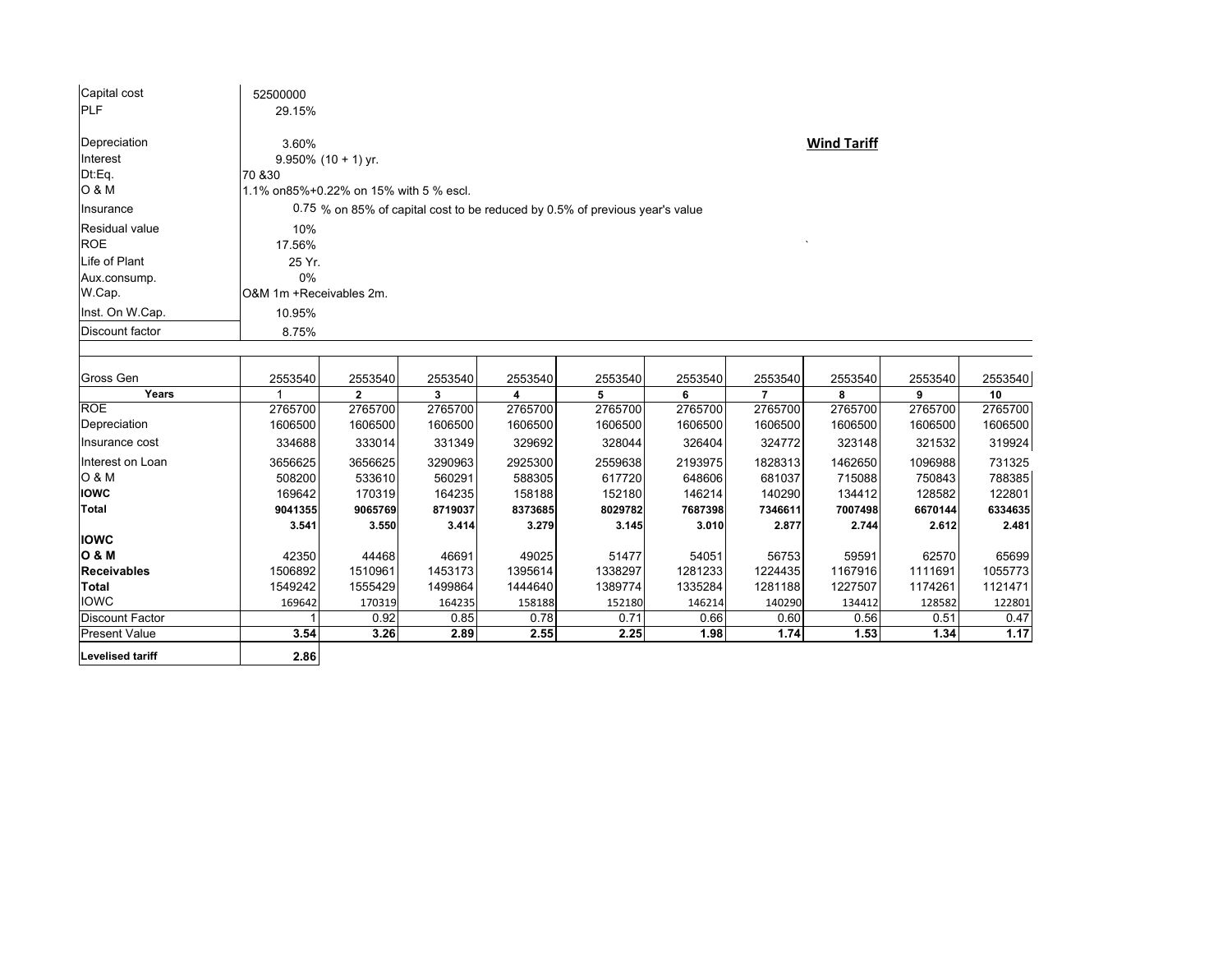#### Determination of accelerated depreciation benefit

| Depreciation amount             | 90%      |              |            |            |            |            |                          |            |            |            |
|---------------------------------|----------|--------------|------------|------------|------------|------------|--------------------------|------------|------------|------------|
| Book depreciation rate          | 5.28%    |              |            |            |            |            |                          |            |            |            |
| Tax depreciation rate           | 40%      |              |            |            |            |            |                          |            |            |            |
| Income Tax (Normal rate)        | 34.610%  |              |            |            |            |            |                          |            |            |            |
| <b>Capital Cost</b>             | 52500000 |              |            |            |            |            |                          |            |            |            |
| Years                           |          | $\mathbf{2}$ | 3          | 4          | 5          | 6          | $\overline{\phantom{a}}$ | 8          | 9          | 10         |
| <b>Book Depreciation</b>        | 2.64%    | 5.28%        | 5.28%      | 5.28%      | 5.28%      | 5.28%      | 5.28%                    | 5.28%      | 5.28%      | 5.28%      |
| Bk dep in lakhs                 | 386000   | 2772000      | 2772000    | 2772000    | 2772000    | 2772000    | 2772000                  | 2772000    | 2772000    | 2772000    |
| <b>Accelerated Depreciation</b> |          |              |            |            |            |            |                          |            |            |            |
| Opening                         | 60%      | 30%          | 3%         | 0.60%      | 0.12%      | 0.02%      | 0.00%                    | $0.00\%$   | $0.000\%$  |            |
| Allowed                         | 30%      | 27%          | 2.40%      | 0.48%      | 0.10%      | 0.02%      | 0.00%                    | 0.000%     | 0.00       | 0.00       |
| Closing                         | 30%      | 3%           | 0.60%      | 0.12%      | 0.02%      | $0.00\%$   | $0.00\%$                 | 0.000%     | 0.00       | 0.00       |
| <b>Accelerated Depreciation</b> | 15750000 | 14175000     | 1260000    | 252000     | 50400      | 10080      | 0                        | $\Omega$   | 0.00       | 0.00       |
| Net dep benefit                 | 14364000 | 11403000     | $-1512000$ | -2520000   | $-2721600$ | -2761920   | -2772000                 | -2772000   | $-2772000$ | -2772000   |
| Tax benefit                     | 4971380  | 3946578      | -523303    | $-872172$  | -941946    | $-955901$  | -959389                  | -959389    | $-959389$  | -959389    |
| Discount factor                 | 1.00     | 0.92         | 0.85       | 0.78       | 0.71       | 0.66       | 0.60                     | 0.56       | 0.51       | 0.47       |
| Average discount factor         | 1.00     | 0.96         | 0.88       | 0.81       | 0.75       | 0.69       | 0.63                     | 0.58       | 0.53       | 0.49       |
| Net Energy gen                  | 1276770  | 2553540      | 2553540    | 2553540    | 2553540    | 2553540    | 2553540                  | 2553540    | 2553540    | 2553540    |
| Energy gen with DCF             | 1276770  | 2450811.38   | 2253619.66 | 2072293.94 | 1905557.65 | 1752236.92 | 1611252.34               | 1481611.34 | 1362401.24 | 1252782.75 |
| Tax benft with DCF              | 4971380  | 3787808      | $-461840$  | $-707800$  | -702919    | $-655938$  | $-605363$                | $-556655$  | $-511867$  | -470682    |
| AD benefit                      | 0.06     |              |            |            |            |            |                          |            |            |            |
| <b>Levelised tariff with AD</b> |          |              |            |            |            |            |                          |            |            |            |
|                                 | 2.80     |              |            |            |            |            |                          |            |            |            |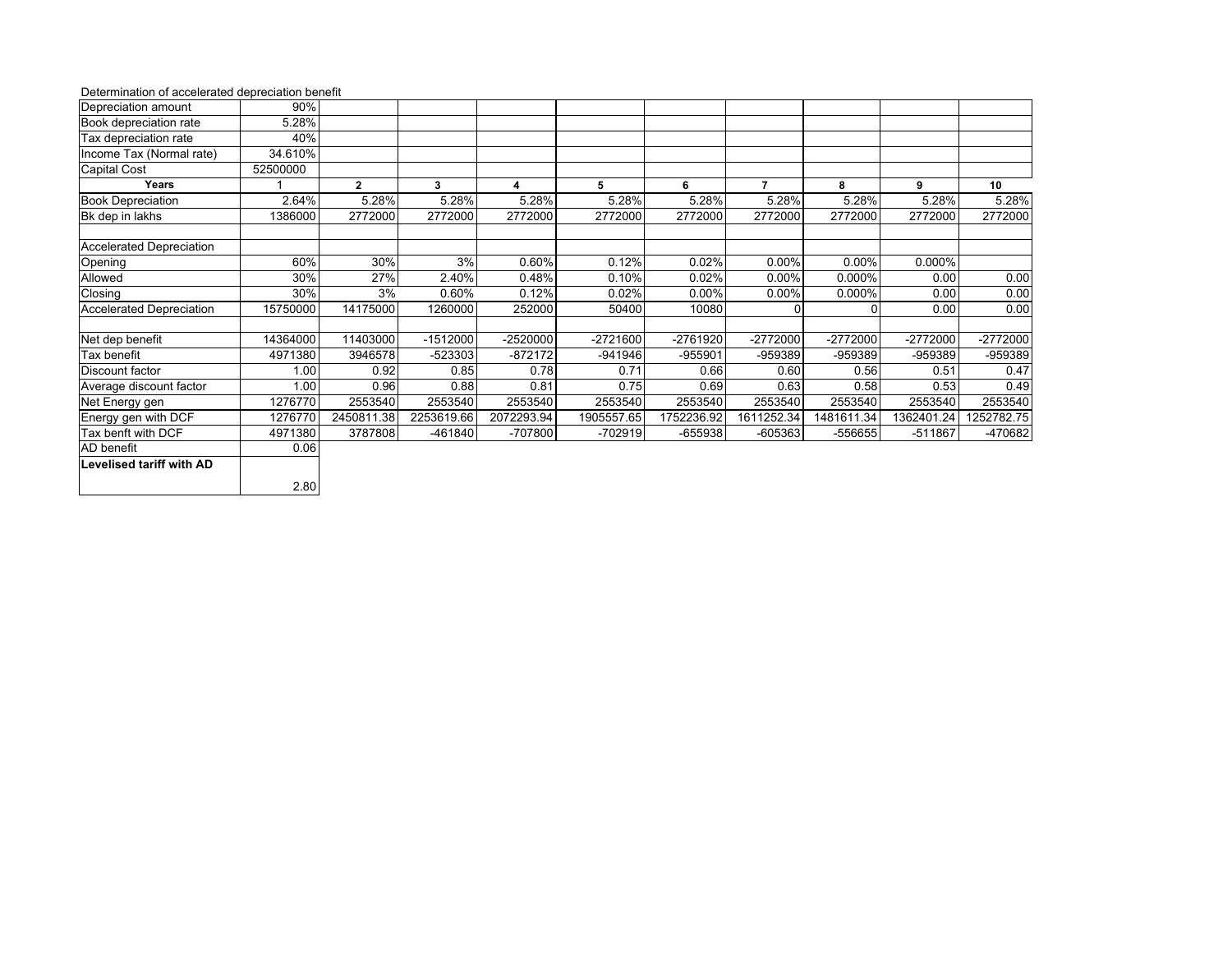| <b>Tariff Details--- Wind</b> |         |                 |         |         |         |         |         |         |         |         |         |                 |         |         |
|-------------------------------|---------|-----------------|---------|---------|---------|---------|---------|---------|---------|---------|---------|-----------------|---------|---------|
| 2553540                       | 2553540 | 2553540         | 2553540 | 2553540 | 2553540 | 2553540 | 2553540 | 2553540 | 2553540 | 2553540 | 2553540 | 2553540         | 2553540 | 2553540 |
| 11                            | 12      | 13 <sup>1</sup> | 14      | 15      | 16      | 17      | 18      | 19      | 20      | 21      | 22      | 23 <sub>l</sub> | 24      | 25      |
| 2765700                       | 2765700 | 2765700         | 2765700 | 2765700 | 2765700 | 2765700 | 2765700 | 2765700 | 2765700 | 2765700 | 2765700 | 2765700         | 2765700 | 2765700 |
|                               |         |                 |         |         |         |         |         |         |         |         |         |                 |         |         |
| 1606500                       | 1606500 | 1606500         | 1606500 | 1606500 | 1606500 | 1606500 | 1606500 | 1606500 | 1606500 | 1606500 | 1606500 | 1606500         | 1606500 | 1606500 |
| 318325                        | 316733  | 315149          | 313574  | 312006  | 310446  | 308894  | 307349  | 305812  | 304283  | 302762  | 301248  | 299742          | 298243  | 296752  |
| 365663                        |         |                 |         |         |         |         |         |         |         |         |         |                 |         |         |
| 827804                        | 869194  | 912654          | 958287  | 1006201 | 1056511 | 1109337 | 1164804 | 1223044 | 1284196 | 1348406 | 1415826 | 1486617         | 1560948 | 1638996 |
| 117073                        | 111400  | 112583          | 113826  | 115133  | 116507  | 117951  | 119469  | 121064  | 122741  | 124503  | 126355  | 128301          | 130345  | 132494  |
| 6001065                       | 5669528 | 5712586         | 5757886 | 5805540 | 5855664 | 5908381 | 5963821 | 6022120 | 6083420 | 6147871 | 6215629 | 6286860         | 6361737 | 6440442 |
| 2.350                         | 2.220   | 2.237           | 2.255   | 2.274   | 2.293   | 2.314   | 2.336   | 2.358   | 2.382   | 2.408   | 2.434   | 2.462           | 2.491   | 2.522   |
|                               |         |                 |         |         |         |         |         |         |         |         |         |                 |         |         |
| 68984                         | 72433   | 76055           | 79857   | 83850   | 88043   | 92445   | 97067   | 101920  | 107016  | 112367  | 117986  | 123885          | 130079  | 136583  |
| 1000177                       | 944921  | 952098          | 959648  | 967590  | 975944  | 984730  | 993970  | 1003687 | 1013903 | 1024645 | 1035938 | 1047810         | 1060289 | 1073407 |
| 1069161                       | 1017354 | 1028152         | 1039505 | 1051440 | 1063987 | 1077175 | 1091037 | 1105607 | 1120920 | 1137012 | 1153924 | 1171695         | 1190368 | 1209990 |
| 117073                        | 111400  | 112583          | 113826  | 115133  | 116507  | 117951  | 119469  | 121064  | 122741  | 124503  | 126355  | 128301          | 130345  | 132494  |
| 0.43                          | 0.40    | 0.37            | 0.34    | 0.31    | 0.28    | 0.26    | 0.24    | 0.22    | 0.20    | 0.19    | 0.17    | 0.16            | 0.15    | 0.13    |
| 1.02                          | 0.88    | 0.82            | 0.76    | 0.70    | 0.65    | 0.60    | 0.56    | 0.52    | 0.48    | 0.45    | 0.42    | 0.39            | 0.36    | 0.34    |